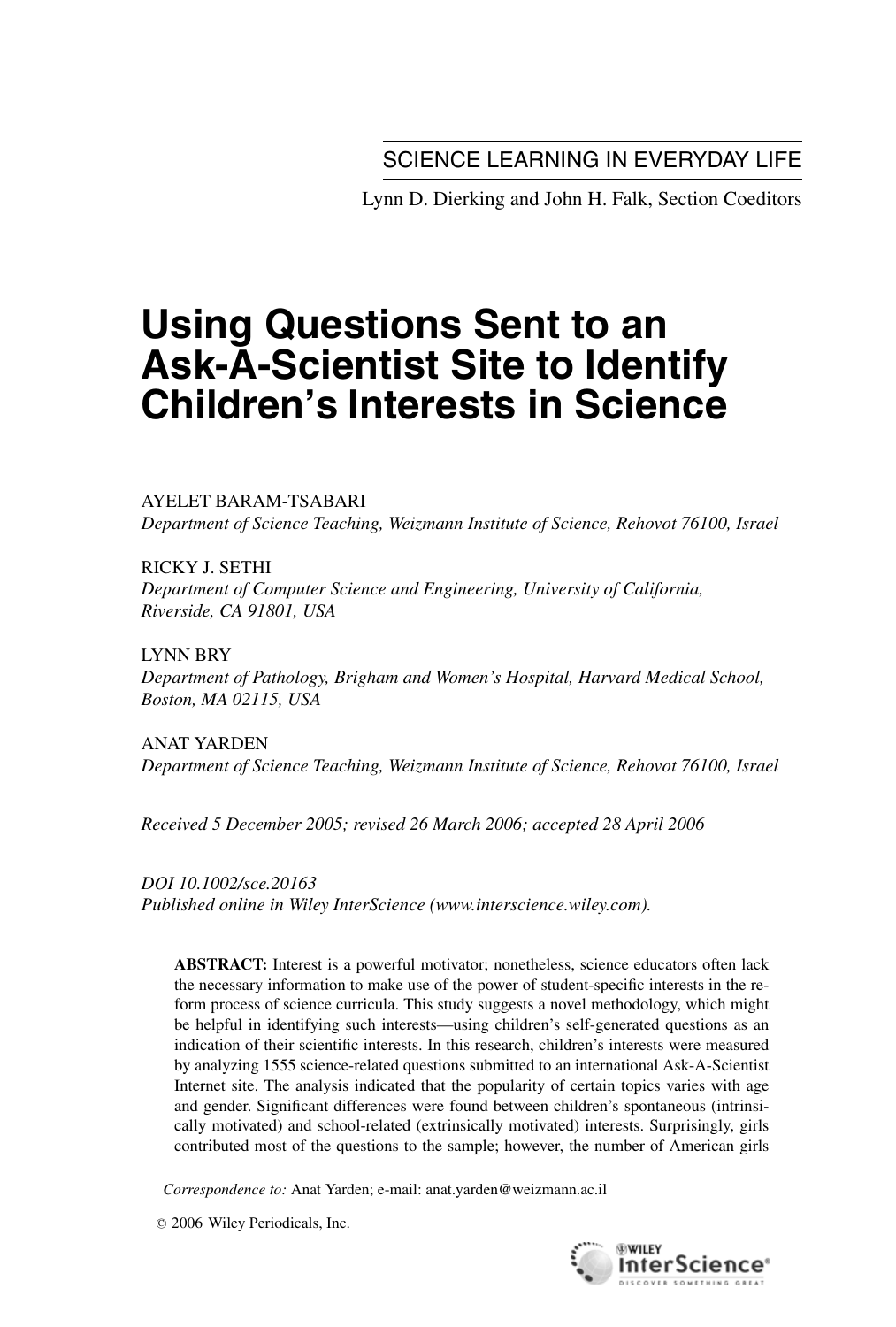dropped upon entering senior high school. We also found significant differences between girls' and boys' interests, with girls generally preferring biological topics. The two genders kept to their stereotypic fields of interest, in both their school-related and spontaneous questions. Children's science interests, as inferred from questions to Web sites, could ultimately inform classroom science teaching. This methodology extends the context in which children's interests can be investigated. -<sup>C</sup> 2006 Wiley Periodicals, Inc. *Sci Ed* , 1 – 24, 2006

### **THEORETICAL FRAMEWORK**

The Glenn report *Before It's Too Late* (The National Commission on Mathematics and Science Teaching for the 21st Century, 2000) states that "we are failing to capture the interest of youth for scientific and mathematical ideas." Indeed, many students find standard science curricula largely out of touch with their personal interests, a factor which contributes to the low number of students pursuing advanced science and mathematics courses in high school, and going on to choose scientific careers (Millar & Osborne, 1998). Adolescents' decisions about the contents and directions of their educational training have been found to be influenced to a high degree by the topic-related interests they developed in the preceding years (Krapp, 2000).

Organizations, including the National Research Council (1996) and the American Association for the Advancement of Science (1993), have proposed that science curricula taught at a secondary-school level should provide a common basis of knowledge while addressing the particular needs and interests of students. However, educators lack the necessary information and tools to guide modifications that could make use of the power of student-specific interests in improving those students' individualized learning and competency in scientific subjects.

The issue of students' interests may also be viewed in the context of the pupil's voice in the education movement (Burke & Grosvenor, 2003; Economic and Social Research Council, 2004; Mirta, 2004; Whitehead & Clough, 2004). Until recently, the pupil's voice had been marginalized or neglected by educational researchers. The student was regarded as an object of study but not as someone who could make an informed judgment on what should be taught in school science courses (Jenkins & Nelson, 2005). Lloyd-Smith and Tarr (2000) have called for the educational system, as frontline providers for children, to model, for other professionals, a real process of acknowledging and valuing young people's views and opinions. Similarly, Rudduck and Flutter (2000) regard it as strange that, in a climate that privileges the consumer, pupils in school have not been considered consumers worth consulting.

Interest is a powerful motivator (Deci, 1992), which differs from most other motivational concepts by its content specificity (Krapp, 2002). Interest refers to a differential likelihood of investing energy in one set of stimuli rather than another (Csikszentmihalyi & Hermanson, 1995). Research indicates positive relationships between individual interest and a wide range of indicators of learning (Pintrich & Schunk, 2002; Schiefele, 1998). However, the potential benefits of interest have been largely ignored in school reform: students rarely learn out of interest, and they usually lose interest during learning (Prenzel, 1998), with the consequence that bored and unengaged students are also less likely to learn (Blumenfeld et al., 1991).

A number of studies have explored students' scientific interests by inviting them to respond to questionnaires (Dawson, 2000; Qualter, 1993; Sjøberg, 2000; Sjøberg & Schreiner, 2002; Stark & Gray, 1999), participate in focus groups (Osborne & Collins, 2000, 2001), or respond to a student-led review of the science curriculum (Murray & Reiss, 2005). These techniques have identified age-, gender-, and subject-specific issues impacting students' general interests in specific subjects, including a significant decline in interest in physics,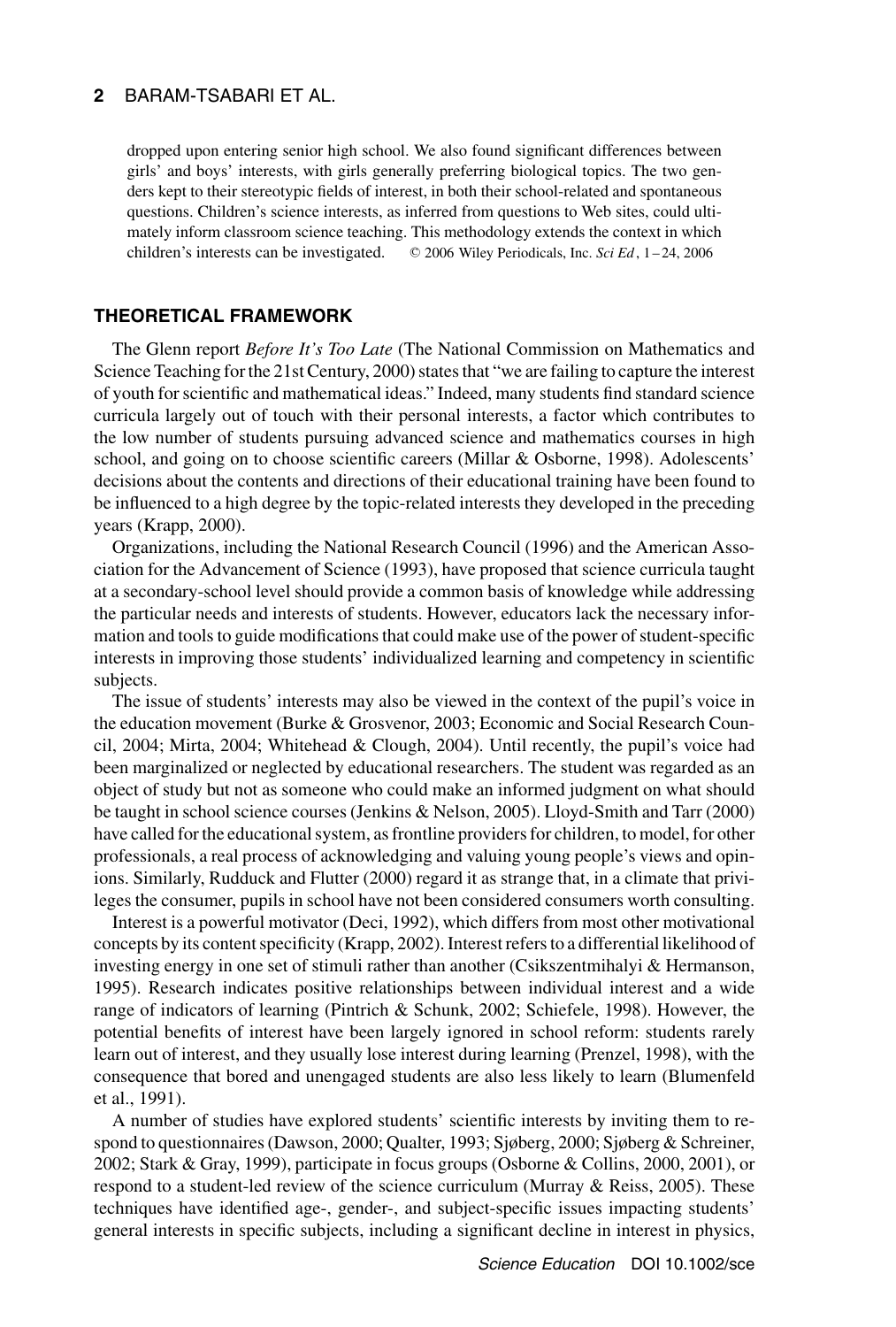chemistry, and mathematics that occurs as the students' progress in grade level. This decline is particularly evident as students enter high school, and is especially pronounced for girls (Krapp, 2002).

The gender-related aspects of the interest theory for science education are that boys in general have greater interest in science than girls (Gardner, 1975 1998), and while physics proves significantly less interesting to girls than to boys, biology is of greater interest to girls (Dawson, 2000; Friedler & Tamir, 1990; Jones, Howe, & Rua, 2000; Sjøberg, 2000; Stark & Gray, 1999; Zohar, 2003). Within the field of biology, high school girls were shown to display greater interest in human biology than boys, in both Israel (Tamir & Gardner, 1989) and England (Taber, 1991). The relevance of science education (ROSE) studies conducted in England and Denmark found that girls' interest was focused on health, medicine, and the body, whereas boys wished to learn more about the dramatic aspects of physics and chemistry, and how technology works (Busch, 2005; Jenkins & Nelson, 2005). Moreover, subject-matter related interests have a greater influence on boys' grades than girls' (Schiefele, Krapp, & Winteler, 1992).

The questionnaire-based methods usually used to explore students' scientific interests have traditionally relied on adult-centric views of what subjects should be meaningful for students. To overcome this inherent bias, we developed a naturalistic approach to defining students' specific concerns by using children's self-generated questions as an indication of their scientific interests.

Posing questions is an important part of scientific inquiry (National Research Council, 1996). Self-generated questions can help reveal the asker's reasoning, alternative views, and interests (Biddulph, Symington, & Osborne, 1986). Studying students' questions can give teachers an awareness of what students are interested in and what they want to know about a given topic (Chin & Chia, 2004).

The best known and most often used way of classifying students' questions according to their cognitive level is the hierarchical Bloom's taxonomy (Bloom, Engelhart, Furst, Hill, & Krathwohl, 1956), which suggests classifying questions into low-order (knowledge, comprehension, application) and high-order (analysis, synthesis, evaluation) questions. A simpler evaluation involves distinguishing among input questions—those which require recalling knowledge, processing questions—which require linking pieces of information, and output questions—which require hypothesizing, generalizing, and criticizing (Shepardson & Pizzini, 1991). Graesser, Person, and Huber (1992) proposed analyzing a question according to the hierarchical content of the information requested, with deep-reasoning questions being highly correlated with the deeper levels of cognition in Bloom's taxonomy. Marbach-Ad and Sokolove (2000) classified students' questions into eight categories, the highest one being a research hypothesis. Another taxonomy of questions distinguishes between "confirmation questions," and the higher quality "transformation questions," which signal the restructuring or reorganization of students' understanding (Pedrosa de Jesus, Teixeira-Dias, & Watts, 2003).

Students rarely ask questions in the classroom, and when they do, only a very small subset of their questions evidence genuine intellectual curiosity (Dillon, 1988; Graesser & Person, 1994; Marbach-Ad & Sokolove, 2000; Pedrosa de Jesus et al., 2003; Rop, 2003; White & Gunstone, 1992). The overall paucity of student questioning is attributed to the classroom atmosphere, where revealing a misunderstanding renders the student vulnerable, open to embarrassment, censure or ridicule (Pedrosa de Jesus et al., 2003). Students described their teachers' response to their questions as "put-offish" or even annoyed, and their classmates' reactions as intolerant (Rop, 2003).

Learners usually ask questions where they feel secure (Watts, Gould, & Alsop, 1997). We therefore looked for self-generated questions in free-choice science-learning environments.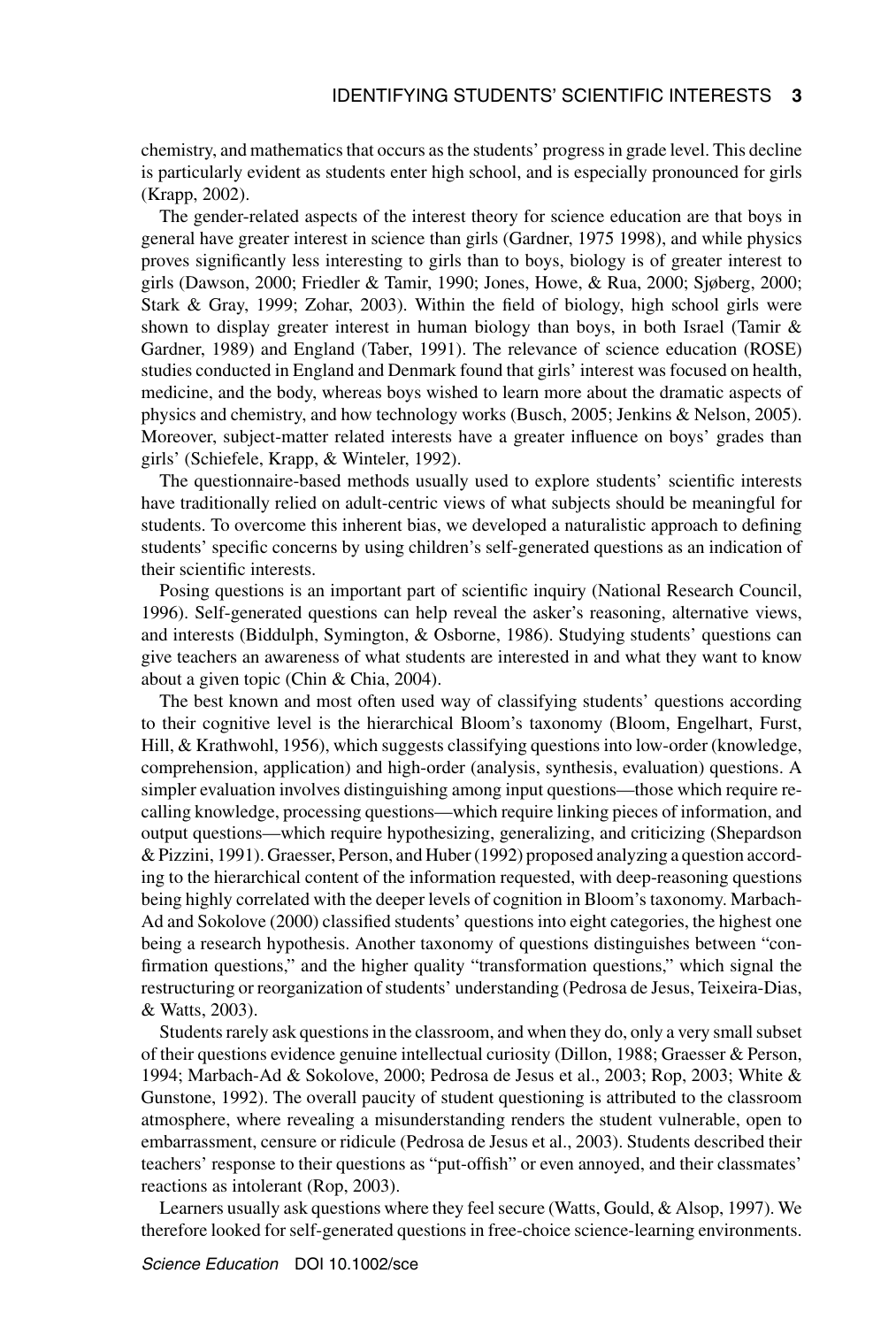Examining free-choice science-learning environments can provide knowledge about the natural setting in which people learn in a self-directed, self-motivated, voluntary way, guided by individual needs and interests (Falk & Dierking, 2002), and has much to offer to formal education (Walter & Westbrook, 2001). An example of such a free-choice setting is the Web, which can be seen as a site for student inquiry in science, which allows students to pursue questions of personal interest (Wallace, Kupperman, Krajcik, & Soloway, 2000).

Research on children's use of the World Wide Web for learning has generally been conducted in school settings. In the fall of 2003, nearly all of the public schools in the United States had access to the Internet (National Center for Education Statistics, 2005). Students reported regularly accessing science sites to get help with school assignments (Weigold & Treise, 2004). Nevertheless, although they exhibit positive attitudes and selfconfidence (Fidel et al., 1999; Lumpe & Bulter, 2002; Watson, 2004), children have difficulty formulating and modifying search queries (Bilal, 2004; Hirsh, 1999; MaKinster, Beghetto, & Plucker, 2002; Wallace et al., 2000). Furthermore, children do not tend to question the accuracy of the information they find on the Web (Hirsh, 1999; Schacter, Chung, & Dorr, 1998; Wallace et al., 2000).

Students using the Web are often overwhelmed by the amount of information available (MaKinster et al., 2002). An effective search is also an exercise in inquiry and critical thinking (Brem & Boyes, 2000). Most students fail to construct an accurate and broad understanding following an online inquiry (Hoffman & Krajcik, 1999). However, a deficiency in students' skills is not always to blame: Keating, MaKinster, Mills, and Nowak (1999) found that only 30% of the search results they received actually contained at least a short operational definition or graphic display of the science concept they were searching for, and many of the sites contained misconceptions.

Sometimes, when children are trying to find complex answers on the Web, they need people who have the answers, rather than a list of directories or sites. These human-mediated question-and-answer services are sometimes referred to as "Ask-A" services, such as "Ask a Scientist" (Lankes, 1999) or "Expert Services" (Janes, Hill, & Rolfe, 2001). These digital reference services allow one to send questions that interrogate a collective cranium of experts versed in a variety of disciplines (Parslow & Wood, 1998). They are oriented to matching the asker with people having the expertise to answer his/her questions, not just to matching an information need to a textual source with the information (White, 1999). The mode of communication is asynchronous electronic communication. Usually, such sites maintain searchable public archives in which previously answered questions are returned as search results, thus making this archive a resource for their users (Pomerantz, Nicholson, Belanger, & Lankes, 2004).

In this research, we used children's questions asked under free-choice conditions to identify their scientific interests. Using a similar methodology, we were previously able to characterize Israeli students' interests in science and technology (Baram-Tsabari & Yarden, 2005). The ability to identify students' interests in science may play an important role in improving existing curricula to meet their needs. This study aims to assist science educators, teachers, and curriculum developers in identifying such student interests using a novel methodology.

## **METHODOLOGY**

#### **Data Source**

MadSci Network is an independent, award-winning, nonprofit organization operating from a server in Boston (http://www.madsci.org). Unlike most Ask-A-Scientist services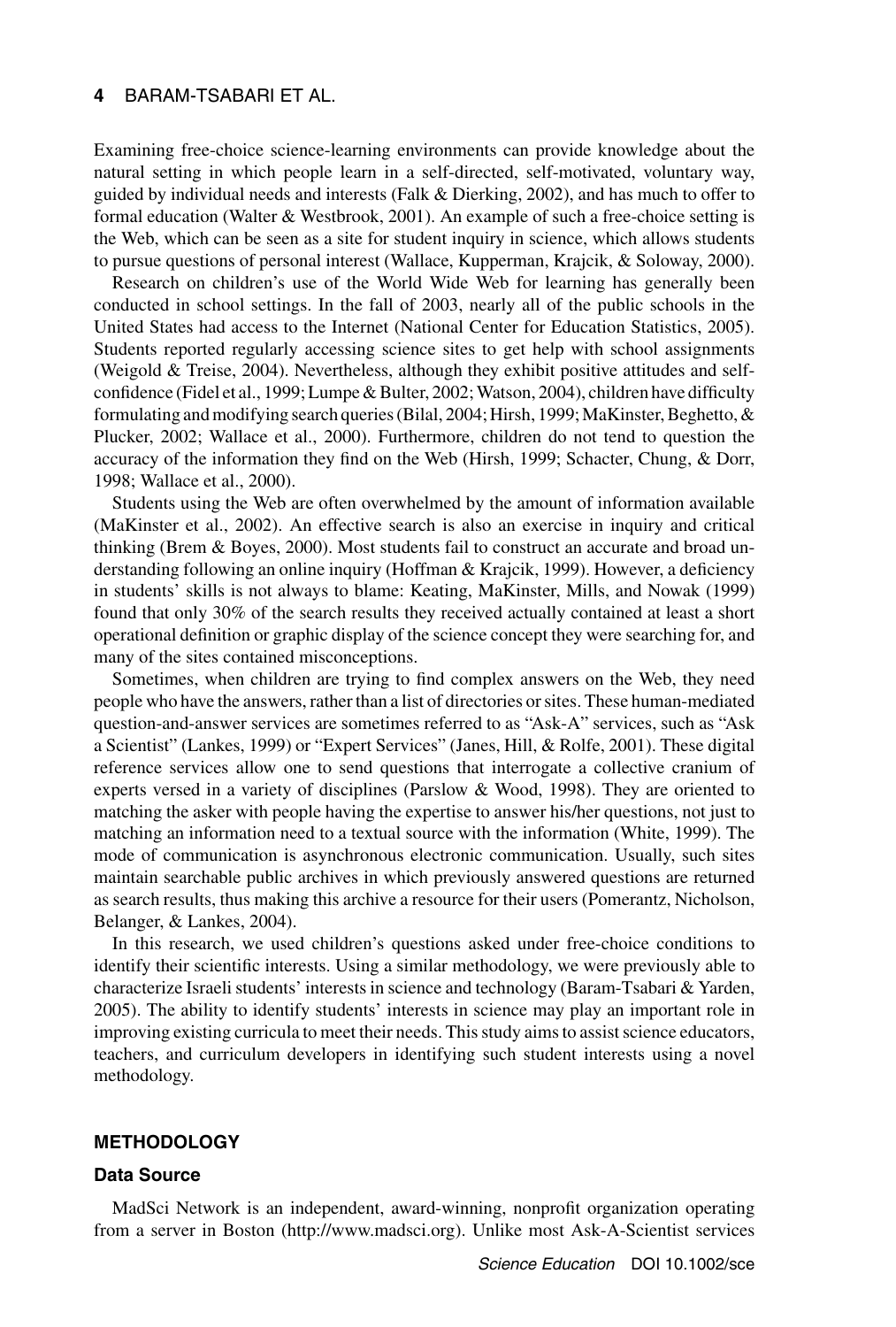(see further on), MadSci Network covers all branches of science, and does not focus on a specific subject area. It collects as much, and potentially more information than most Ask-A-Scientist services, and stores key demographic information as meta-data, making it easier to mine the information from the archives. The MadSci Network receives 90–150 questions daily, which are answered by nearly 800 scientists.

Many other English-language Ask-A-Scientist services are available on the Net, but none were found suitable for our research. The services run by Scientific American<sup>1</sup> and the Internet Public Library, $2$  for instance, do not ask for the age of the questioner. The paid service Google Answer<sup>3</sup> does not have any information about the askers. The Argonne National Labs<sup>4</sup> Ask-A-Scientist service records geographical information only about Americans, while Ask Dr. Universe<sup>5</sup> is aimed mostly at elementary-school children. Many other services only answer questions on a specific topic. The service run by Howard Hughes Medical Institute,<sup>6</sup> for example, receives only biology questions, while Ask Dr. Math, $7$  obviously, deals with math questions.

#### **The Sample**

Questions submitted to the MadSci Network by 4th- through 12th-grade students from August to October 2004 were collected, resulting in a sample number of 1555. For each entry, information was recorded about the question, age group, first name, and country of origin of the asker. Questions automatically answered by the archives search engine were not included, since the system did not record them. Questions asked by populations other than 4th- through 12th-grade students were also excluded.

More than 94% of the contributors originated from English-speaking countries, most of them from the United States (71.7%), Australia and New Zealand (7.2%), Canada (6.1%), and the United Kingdom (4.6%). We assume that this bias reflects the number of people with Internet access and fluency in English, as well as the English-based nature of the MadSci Network, rather than a more pronounced interest in science. Half of the contributors were high school students, 39% were in junior high school, and the remaining 11% were 4thto 6th-graders. The first name was used to determine the asker's gender, using an English name gender finder (Na-Demo-Ya, 2002). In this manner, we were able to identify 1167 of the contributors, who were divided into 56.4% female and 43.6% male. The age and gender split differed between countries, with the United States being characterized by more young and more female contributors relative to other countries.

#### **Classifying the Questions**

The questions were classified with reference to several coding schemes.

*Field of Interest.* The most straightforward classification was field of interest. In this coding scheme, questions were placed in one of the following categories: "biology," "physics," "chemistry," "earth sciences," "astrophysics," "technology," "nature of science inquiry (NOS)," and "mathematics." "Technology" questions were categorized by defining

<sup>1</sup> http://www.sciam.com/page.cfm?section=expertform

<sup>2</sup> http://www.ipl.org/div/askus/

<sup>3</sup> http://www.answer.google.com/answers/

<sup>4</sup> http://www.newton.dep.anl.gov/archive.htm

<sup>5</sup> http://www.wsu.edu/DrUniverse/

<sup>6</sup> http://www.hhmi.org/askascientist/

<sup>7</sup> http://mathforum.org/dr.math/ask/submit.html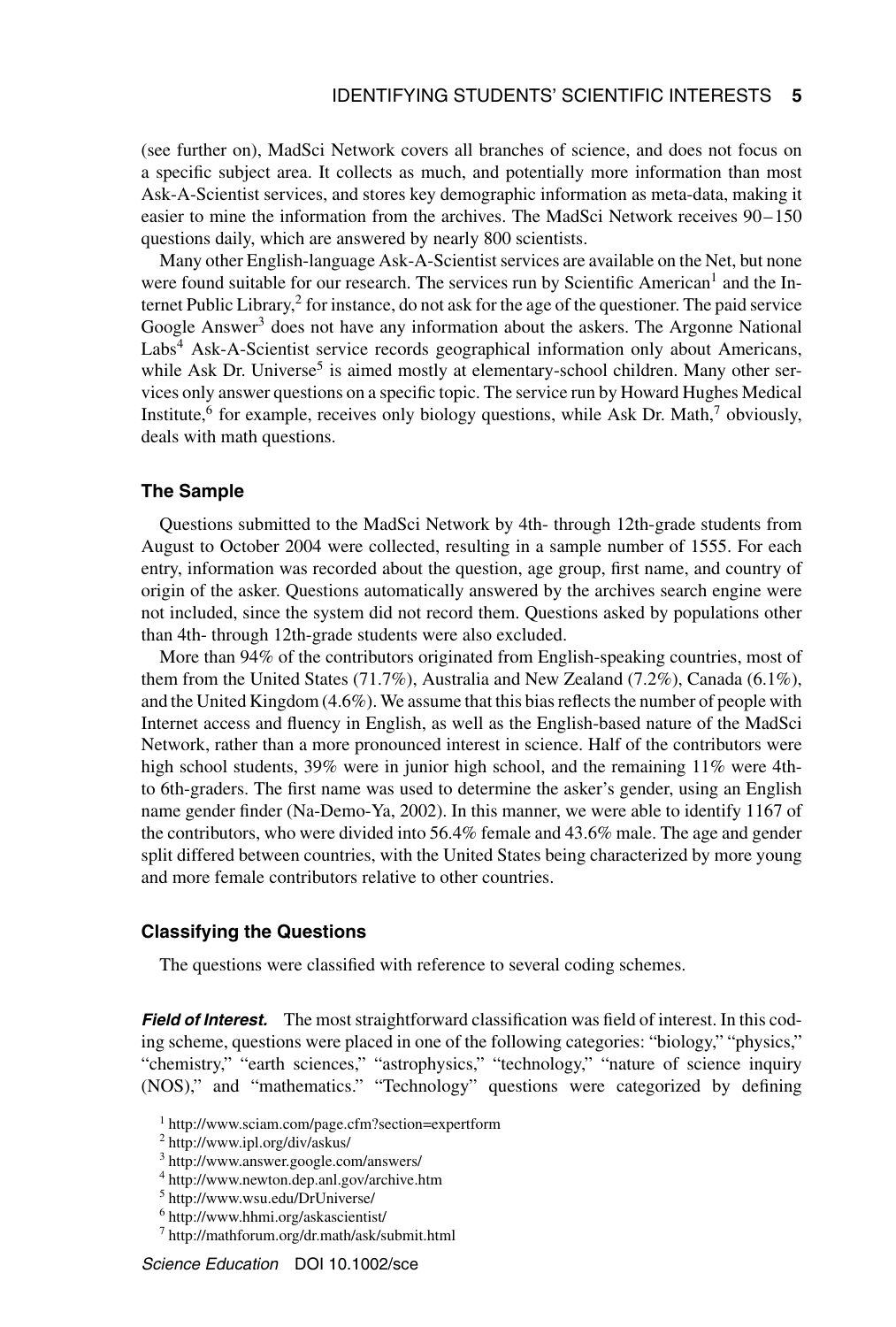technology as the development, production, and maintenance of objects in a social context, as well as the objects themselves (Gardner, Penna, & Brass, 1996). NOS questions asked about how scientists develop and use scientific knowledge (Ryder, Leach, & Driver, 1999) without reference to a specific scientific context.

The categories were further divided into 58 subcategories (for the full list, see Appendix). Using this scheme, only 22 questions failed to fit any category, and were designated "undistinguished" (e.g., "What is astrology and how do horoscopes influence people's lives?"). For examples of the application of the categories and subcategories in this coding scheme, see Table 1.

Many of the questions in the field of biology were embedded in the context of human biology or the zoology of nonhumans, e.g., "Is our inability to synthesize vitamin C an inborn error of metabolism?" (10th–12th grade, female, UK), "Do dogs have a dominant paw that they prefer to use?" (7th–9th grade, female, US). These questions were classified as portraying a "human" and "zoology" interest, respectively.

*Spontaneous Versus School-Related Motivation for Raising the Question.* Gross (2001) makes a distinction between questions that are self-generated (internally motivated by personal context) and those that are imposed (thought up by one person, such as a teacher, and then given to someone else, such as a student, to resolve). Intrinsic motivation refers to doing something because it is inherently interesting or enjoyable. Extrinsic motivation refers to doing something because it leads to a separable outcome (Ryan & Deci, 2000) as a means to an end (such as praise or avoiding punishment) (Vallerand et al., 1992). In school, intrinsic motivation becomes weaker with each advancing grade (Ryan & Deci, 2000). Most learning in school is extrinsically motivated, and the acquisition of knowledge is rarely enjoyed for its own sake (Csikszentmihalyi & Hermanson, 1995).

Although all of the questions in our sample were generated by students, not all of them were the outcome of an intrinsic motivation to know. Many of the questions were required for school assignments and were originally raised by teachers or textbooks. To differentiate between the two types of motivation for raising the question, we classified the questions as either "spontaneous," which can serve as an indication of intrinsic motivation to know, or "school related," which can serve as an indication of an extrinsic motivation for seeking an answer.

Questions were classified as school related only if it was explicitly stated in the question that the information is required for a school assignment, such as a science fair project, report, and homework. All other questions were classified as spontaneous. For examples of the application of the categories in this coding scheme, see Table 1.

*Cognitive Level of the Question.* Two classification methods to hierarchically describe the cognitive level of the questions were used here: order of information requested and type of information requested (see further on).

Many schemes were suggested for classifying the cognitive level of students' questions, but they did not fit the nontraditional sample used in this research, because they are only suitable for questions asked in the context of a textbook (Shepardson & Pizzini, 1991), a discourse (Graesser et al., 1992), or a classroom setting where questions are categorized with respect to the task at hand (Marbach-Ad & Sokolove, 2000; Pedrosa de Jesus et al., 2003). This was also the reason that we could not use Bloom's taxonomy (Bloom et al., 1956)—if a student has previously encountered a question similar to the one he or she is asking, then a higher order question may turn into a lower order question (Dori & Herscovitz, 1999). Our sample includes specific, stand-alone questions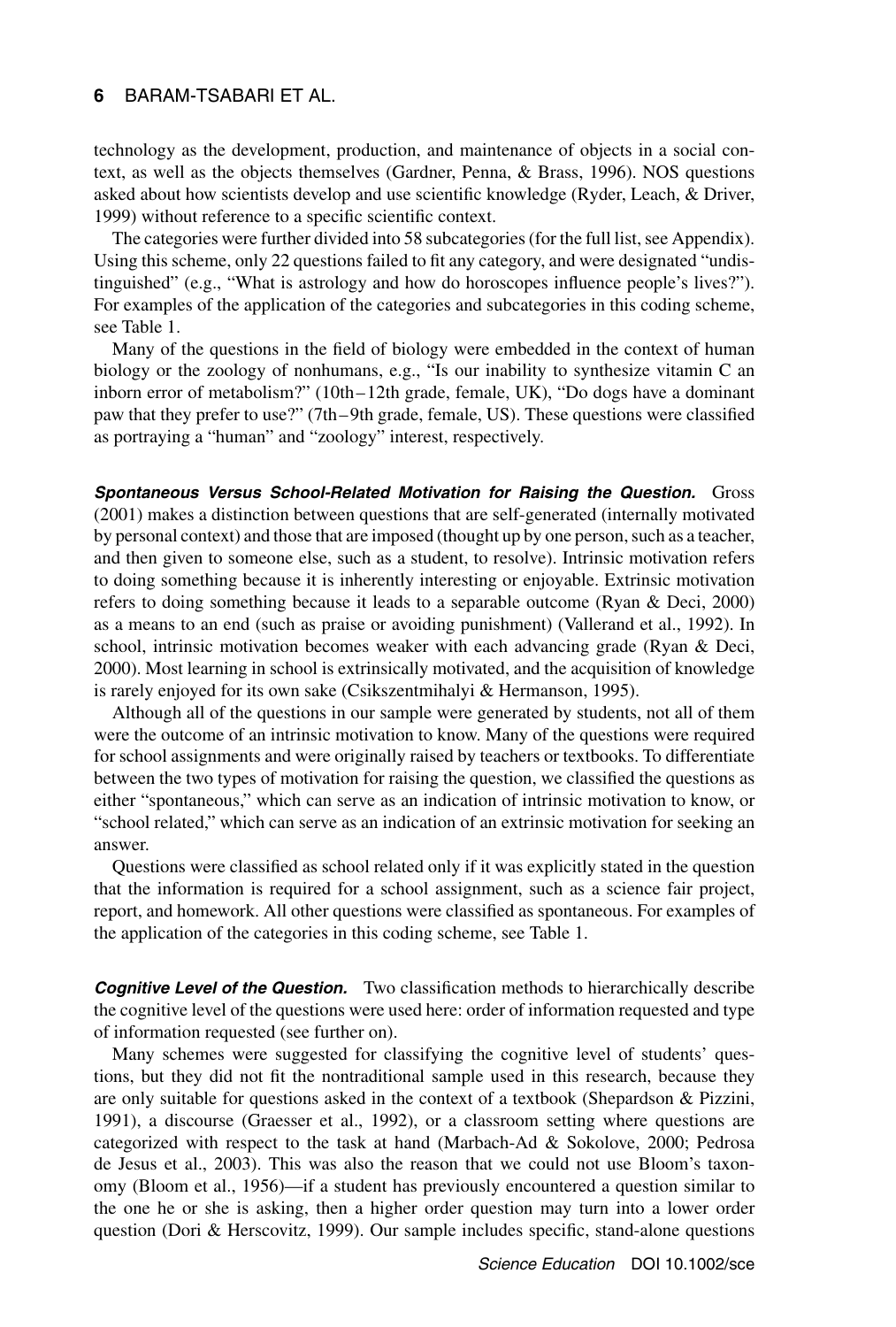Examples of Questions Classified According to Spontaneous vs. School-Related Motivation for Raising the Question and to<br>Field of Interest Examples of Questions Classified According to Spontaneous vs. School-Related Motivation for Raising the Question and to **Field of Interest** TABLE<sub>1</sub> **TABLE 1**

| がるこう こうこう                  |                                                |                                                                                                                                                                                                                                                                           |
|----------------------------|------------------------------------------------|---------------------------------------------------------------------------------------------------------------------------------------------------------------------------------------------------------------------------------------------------------------------------|
| Motivation <sup>a</sup>    | Field of Interest <sup>b</sup>                 | Example (Class, Gender, Country of Origin) <sup>c</sup>                                                                                                                                                                                                                   |
| Spontaneous                | Physics: Modern physics                        | Hand-held dynamo particle accelerator: could an accelerator like this be built easily?<br>I think I would like to play with my own electron beam. (10-12, m, US)                                                                                                          |
| Spontaneous<br>Spontaneous | Chemistry: Thermodynamics<br>Nature of science | When you boil water and you put in macaroni, why does it stop boiling? (4-6, US)<br>Is biology an actual science? Why? (10-12, f, UK)                                                                                                                                     |
| Spontaneous                | Earth sciences: Environment                    | What makes dust in the air? I'm just curious because I see so much dust in my room,                                                                                                                                                                                       |
| Spontaneous                | Astrophysics                                   | Does a black hole lead to another galaxy? (7-9, US)<br>I was wondering where it came from. (10-12)                                                                                                                                                                        |
| School related             | Biology: Botany                                | I need help on a science fair. I need to know if talking to your plant has an effect on<br>its growth                                                                                                                                                                     |
| School related             | Physics: Mechanics                             | Will an egg float higher in Salt Water, Sugar Water or, Normal Water? This is an<br>experiment I am performing for school. Please email me ASAP (4-6, m, US)                                                                                                              |
| spontaneous category.      | homework. All other questions were             | classified as spontaneous. Note that some school-related questions may have been mistakenly assigned to the<br>aQuestions were assigned to the "school-related" category only if they explicitly referred to a school assignment, such as a science fair project, report, |
| variables.                 |                                                | "Numbers represent grade level, f = female, m = male, US = United States, UK = United Kingdom. Some questions do not contain all the background<br>$^{p}$ The first word represents the category (out of eight total) and the second, the subcategory (out of 58 total).  |
|                            |                                                |                                                                                                                                                                                                                                                                           |

IDENTIFYING STUDENTS' SCIENTIFIC INTERESTS **7**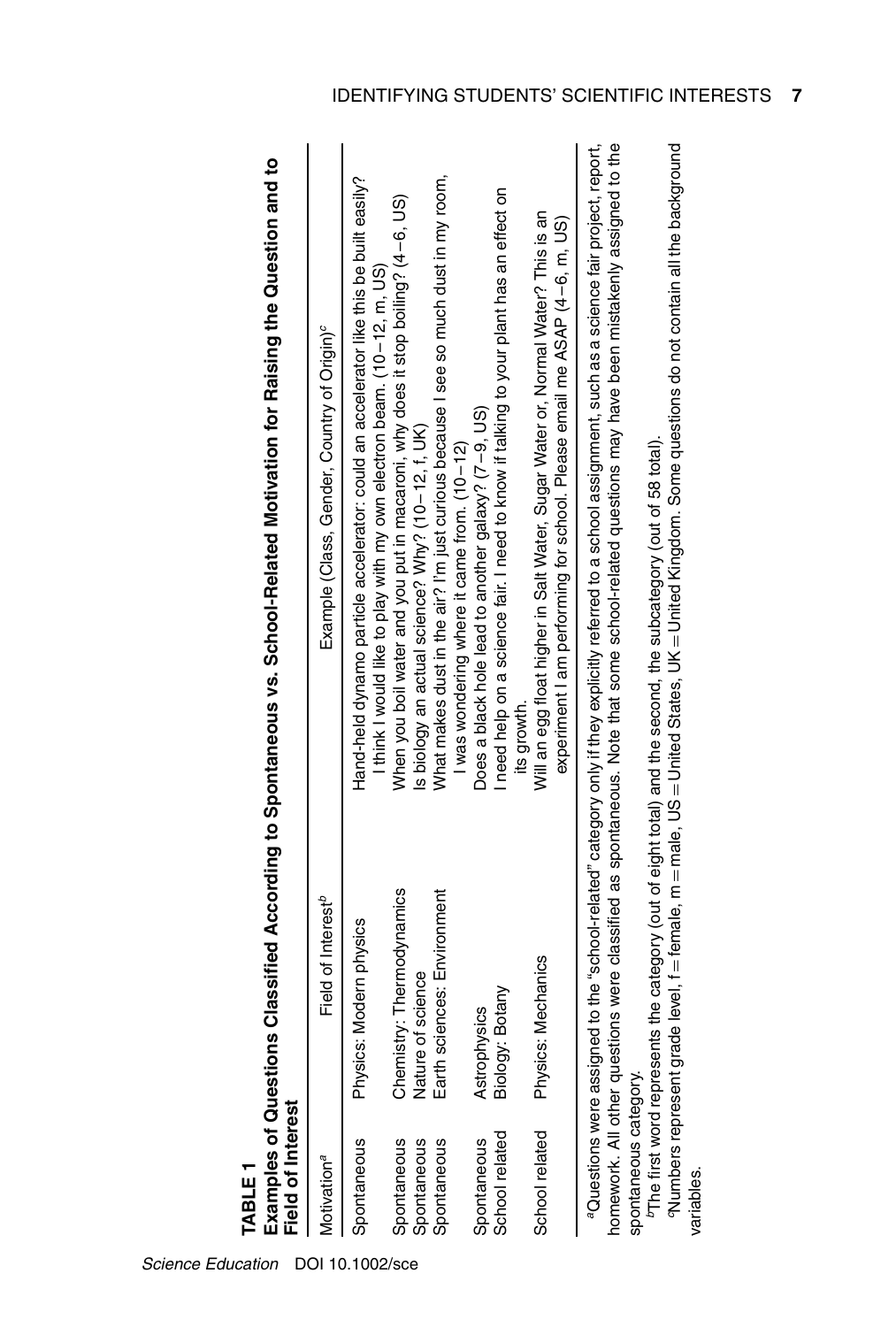generated by knowledge-deficient mechanisms. This was also the reason we could not use the Scardamalia and Bereiter (1992) classification of basic information or wonderment questions. In our case, all of the spontaneous questions were wonderment questions.

*Order of the Requested Information*. A modified typology, based on one defined by Dillon (1984), was used to classify questions according to a gradual increase in the cognitive level required to answer them (Brill & Yarden, 2003): (1) "Properties"—answers to questions in this category describe the properties of the subject in question; (2) "comparisons" answering questions in this category requires a comparison between the subjects outlined in the question; and (3) "causal relationships"—answering questions in this category requires finding the relation, correlation, conditionality, or causality of the subjects in question. Usually, questions from the properties category refer to one variable, whereas questions from the comparisons and causal relationships categories refer to at least two variables. For examples of the application of the categories in this coding scheme, see Table 2.

*Type of Information Requested*. A typology influenced by Bloom's taxonomy (Bloom et al., 1956) and Bybee's classification for research questions (Biological Sciences Curriculum Study, 1993) was developed. The typology describes the nature of the question, and the knowledge it generates, along a gradually increasing cognitive-level continuum. The lowest category, "general request for information," includes questions that did not ask for specific answers but for information in general. The second category consists of requests for "factual" information. The third category consists of requests for "explanatory" information, with basically "why" and "how" questions. The fourth category, consisting of questions asking for "methodological" information, has to do with scientific ways of finding things out and with scientific and technological procedures. The highest categories were "predictions"—cases in which the asker described an experiment and asked what the results would be, and requests for "open-ended" type of information dealt with opinions, controversial themes, and futuristic questions that science cannot answer for the time being. For examples of the application of the categories in this coding scheme, see Table 2.

### **Reliability**

Classification and categorization of 150 of the questions used in this study were performed independently by two researchers. The concordance of classification between researchers ranged from 84% to 98% for the different coding schemes. To test for internal consistency of the data, a modified split-half test was performed: random halves of the data (odd and even observations) were compared. A consistency was found in the distribution of all variables between the two halves.

#### **Statistical Analysis**

Unless otherwise indicated, a two-tailed Pearson chi-square test was used to calculate probabilities. Not all the inquirers provided their full details; therefore, sample sizes differ from graph to graph and are indicated by *n* values. Post-hoc multiple comparisons in sample proportions and Goodman's simultaneous confidence-interval procedure (Marascuilo & McSweeney, 1977) were used to find significant differences within proportions after the chi-square test.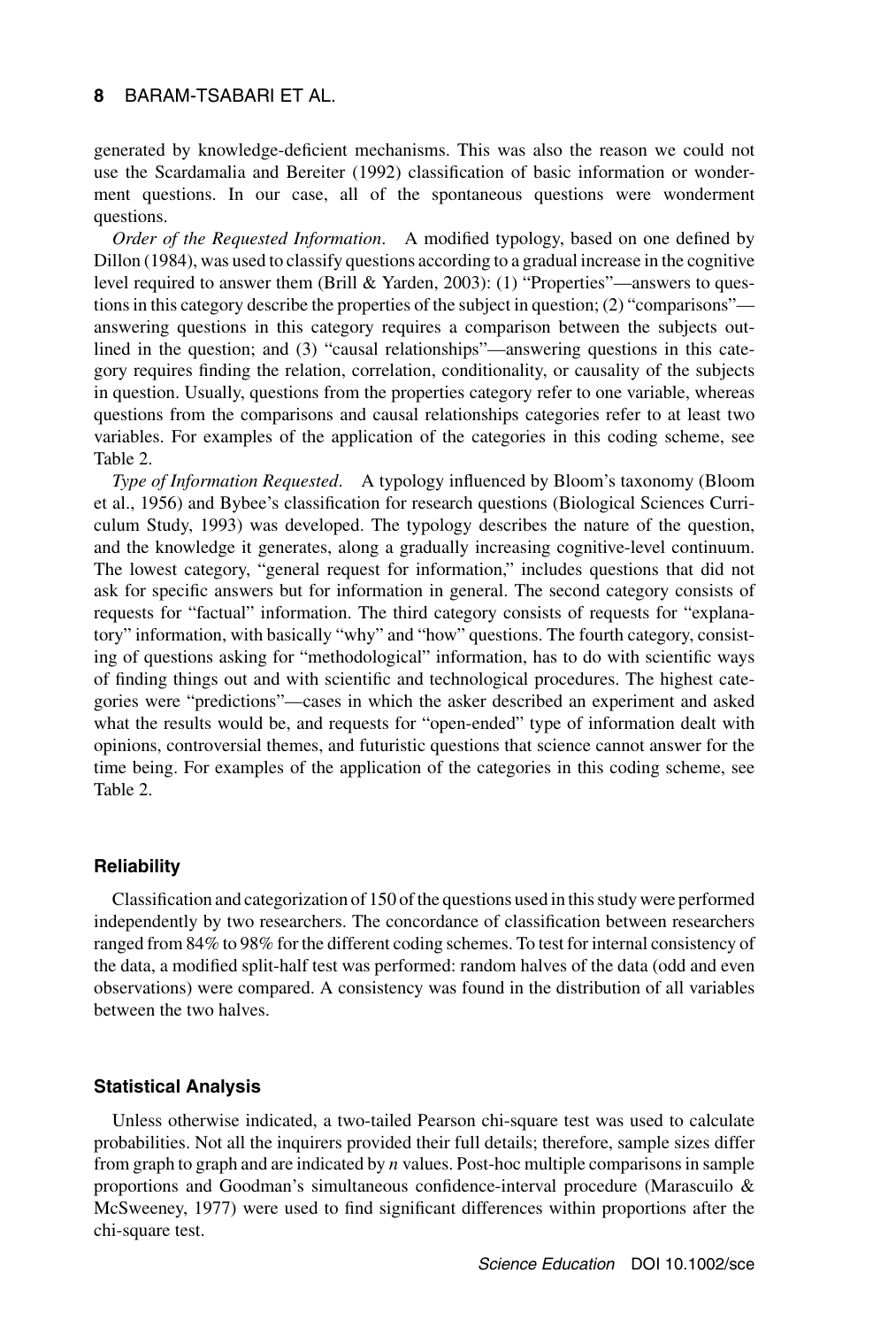| <b>Order<sup>a</sup></b> | Type <sup>b</sup>                      | Example <sup>c</sup>                                                                                                                                                                                                                                                                                        |
|--------------------------|----------------------------------------|-------------------------------------------------------------------------------------------------------------------------------------------------------------------------------------------------------------------------------------------------------------------------------------------------------------|
| Properties               | Factual                                | How much, approximately, does an ant weigh? (4-6, f, US)                                                                                                                                                                                                                                                    |
| Properties               | Open ended                             | What is mind? Does every living being have a mind? (4-6, Oman)                                                                                                                                                                                                                                              |
| Properties               | General request for information        | Have there been any new discoveries on Mars recently? I'm just interested in Mars and                                                                                                                                                                                                                       |
| Comparisons              | Factual                                | What is the difference between Shooting stars and regular stars? (4-6, f, US)<br>liust wanted to know what is going on that planet!! (10-12, US)                                                                                                                                                            |
| Comparisons              | Methodological                         | The way I know, I think there are relations between blood types to personalities of                                                                                                                                                                                                                         |
|                          |                                        | people. I would like to know more about this subject, but since most of the people do                                                                                                                                                                                                                       |
| Causal                   | Prediction                             | Will my moving of things outside the tank (i.e. furniture) have as great of an effect on the<br>not know their blood types, how could I tell the relation? (10-12, m, US)                                                                                                                                   |
| relationships            |                                        | fish as rearranging gravel? (7-9, f, US)                                                                                                                                                                                                                                                                    |
| Causal                   | Factual                                | If a girl straightens her hair every day what will happen to her hair? Will it affect hair                                                                                                                                                                                                                  |
| relationships            |                                        | follicles? $(7-9)$                                                                                                                                                                                                                                                                                          |
| Causal                   | Explanatory                            | How does the size of a balloon affect how loud it pops? (7-9)                                                                                                                                                                                                                                               |
| relationships            |                                        |                                                                                                                                                                                                                                                                                                             |
|                          | as detailed in the Methodology section | "Type of information requested was classified into requests for information, "factual," "explanatory," "methodological," "predictions," and "open ended,"<br>a Order of information requested was classified into properties, comparisons, or causal relationships, as detailed in the Methodology section. |
| variables.               |                                        | $\mathbb N$ umbers represent grade level, f = female, $\mathfrak m$ = male, US = United States, UK = United Kingdom. Some questions do not contain all the background                                                                                                                                       |
|                          |                                        |                                                                                                                                                                                                                                                                                                             |

TARI F 2 Evamples of Questions Classified According to Order and Type of Information Requested TABLE 2 Examples of Questions Classified According to Order and Type of Information Requested

*Science Education* DOI 10.1002/sce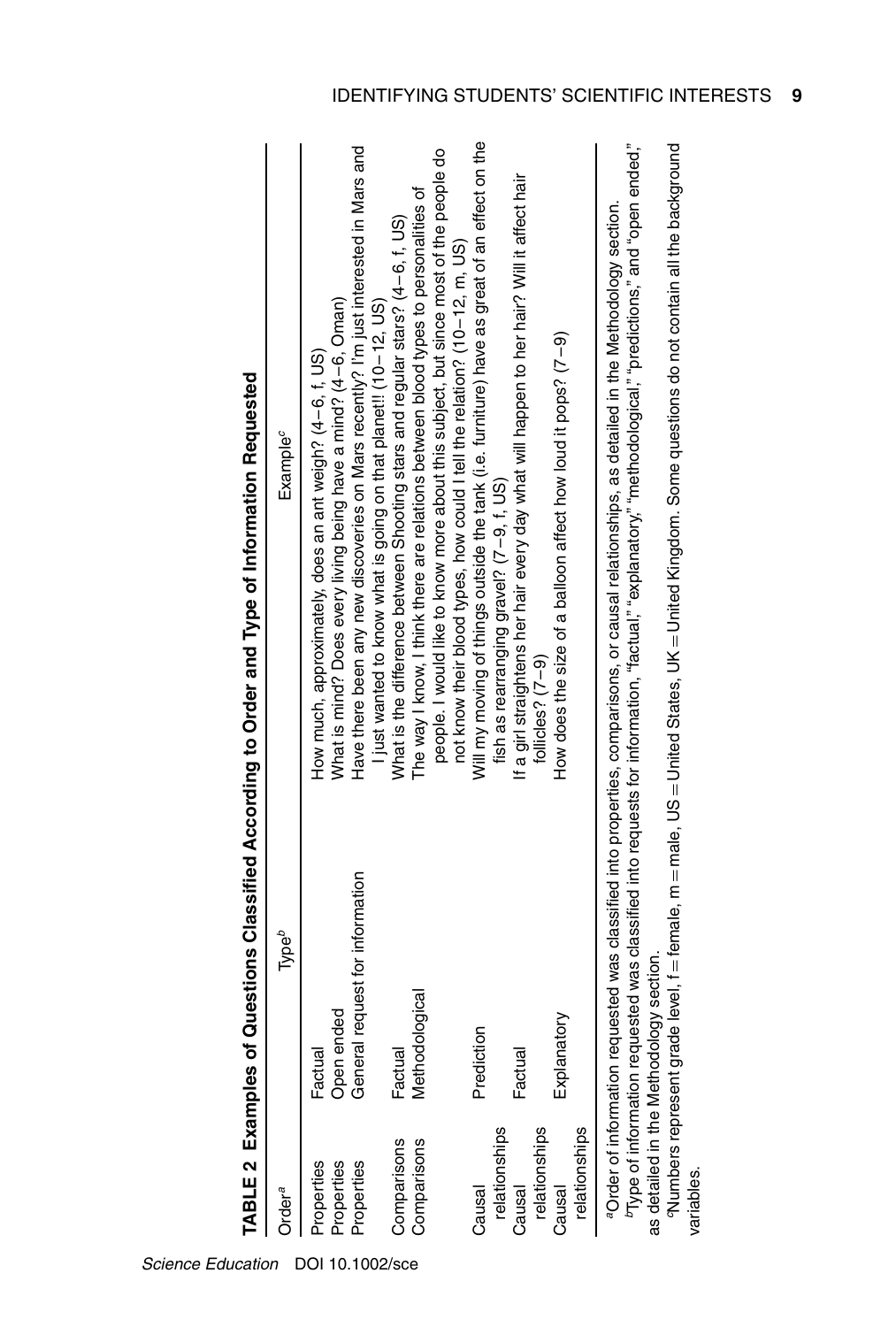

**Figure 1.** Percentage of zoology and human biology questions among three age groups. Overall differences were found to be significant at  $p < 0.0005$ . Significant differences of  $p < 0.05$  between the relative number of zoology and human biology questions are marked with an asterisk.

## **RESULTS**

To characterize children's interests in science, their self-generated questions were collected from a Web-based Ask-A-Scientist service.<sup>8</sup> The questions were analyzed with reference to four different coding schemes: field of interest, spontaneous versus school-related motivation for raising the question, and type and order of information requested. We also considered the relationship between the four different schemes and the available background knowledge about the children who sent the questions.

#### **Field of Interest**

In a basic breakdown of the questions  $(n = 1555)$  analyzed by field of interest, biology proved more popular than the other sciences, and was the focus of 44% of the questions. This popularity reflects findings from previous studies (Murray & Reiss, 2005; Qualter, 1993). Biology was followed by chemistry (21.9%), physics (12.9%), technology (7.5%), earth sciences (5.9%), astrophysics (5%), NOS (1.1%), and mathematics<sup>9</sup> (0.5%), while 1.4% of the questions could not be classified into a scientific field of interest. The subcategories of each field of interest are detailed in the Appendix, in their order of popularity.

Many of the questions in the field of biology were embedded in the context of either human biology or zoology. Our analysis indicated that the relative frequency of zoology questions decreased with age, as the proportion of questions relating to human biology increased ( $\chi^2$  = 15.4,  $p$  < 0.0005) (Figure 1). The interest of high school students in human

<sup>8</sup> http://www.madsci.org

<sup>&</sup>lt;sup>9</sup> MadSci Network is an educational science site, and does not encourage math questions.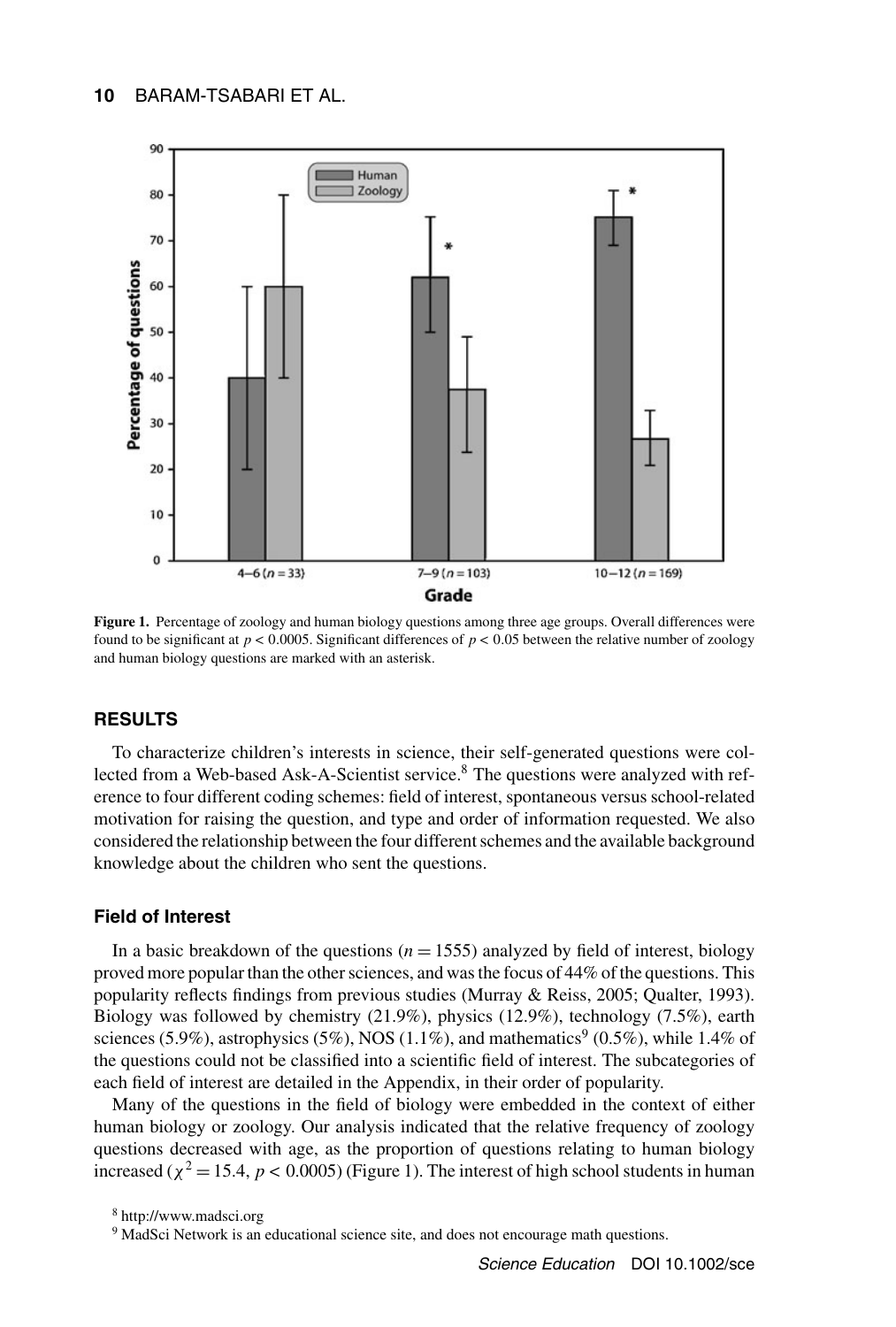biology is well attested to by a number of studies, including research done in England (Osborne & Collins, 2001) and Israel (Tamir & Gardner, 1989). The increased interest in human biology with age might be explained by the approach of puberty in this age group. A similar increase in interest with age has been noted among the spontaneous questions of Israeli elementary and junior high school students (Baram-Tsabari & Yarden, 2005).

#### **Spontaneous Versus School-Related Motivation for Raising the Question**

Children asked more school-related questions as they got older: 10%, 33%, and 57% of the questions were school related for elementary, junior high and senior high schools, respectively. The same trend was found in school libraries, where students placed less spontaneous queries with age (Gross, 2001).

The spontaneous scientific interests of children were found to be different from their school-related questions (Figures 2 and 3). In all age groups, astrophysics was more prevalent among children's spontaneous questions (*p <* 0.01) (Figure 2). This interest in space science mirrors existing literature about students' interests (Osborne & Collins, 2001; Sjøberg, 2000). Chemistry, on the other hand, was far more prevalent among children's school-related questions than spontaneous ones  $(p < 0.01)$  (Figure 2). Biology was the most popular subject, among both spontaneous and school-related questions.

The major fields of interest do not reveal the whole picture. When studying interest, the devil is in the little details. Therefore, we compared students' spontaneous versus schoolrelated interest in the different subcategories (Figure 3). Biology, which dominated the same percentage of questions in both groups, revealed much more diversity when broken down into topics. When analyzing biological questions in topics that appeared more frequently (as detailed above), we realized that "anatomy and physiology," "sickness and medicine," and "genetics and reproduction" were all characterized by relatively more spontaneous than school-related questions. At the other end of the spectrum, "botany and mycology," "microbiology and virology," and "cell biology" yielded many more teacher- and textbookgenerated questions than spontaneous ones. "Ecology" and "neurology and the mind" were almost equally distributed among both types of questions and generated a relatively high number of them.



**Figure 2.** Students' spontaneous vs. school-related scientific interests: an overview. Students' questions were classified according to their field of interest. Percentage is calculated out of the total spontaneous  $(n = 920)$ or school-related ( $n = 635$ ) questions. Undistinguished ( $n = 22$ ), nature of science ( $n = 17$ ), and math ( $n = 7$ ) questions are not shown due to their relatively small number. A significance of  $p < 0.01$  is marked with an asterisk.

*Science Education* DOI 10.1002/sce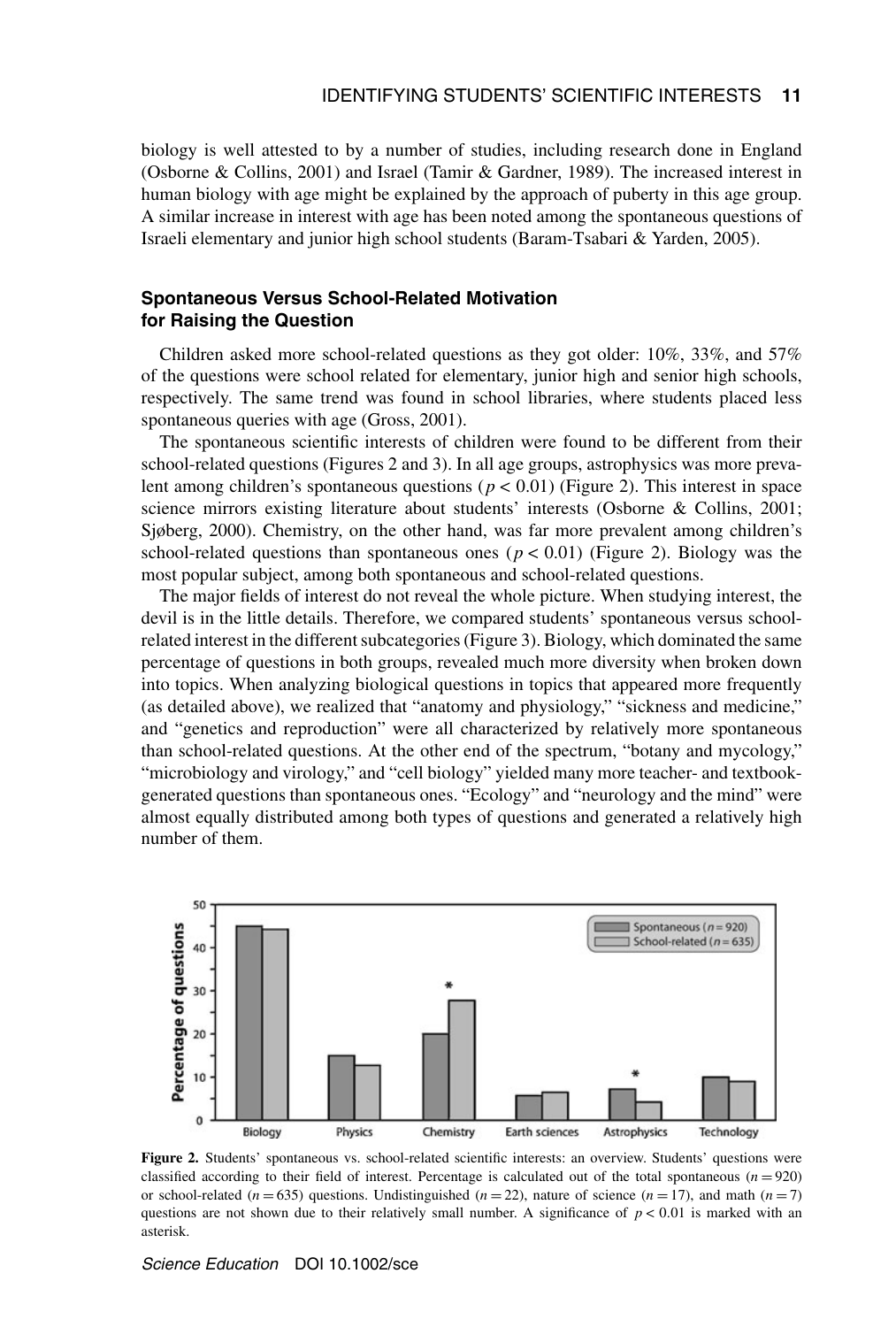

**Figure 3.** Students' spontaneous vs. school-related scientific interests in specific topics. Students' questions were classified into one of 58 subcategories, according to their field of interest (see Appendix). Percentage is calculated out of the total spontaneous ( $n = 920$ ) or school-related ( $n = 635$ ) questions. Undistinguished ( $n = 22$ ) questions are not included. The subcategories are listed according to the gap between the number of spontaneous and school-related questions. B: biology; C: chemistry; P: physics; E: earth sciences; A: astrophysics; T: technology.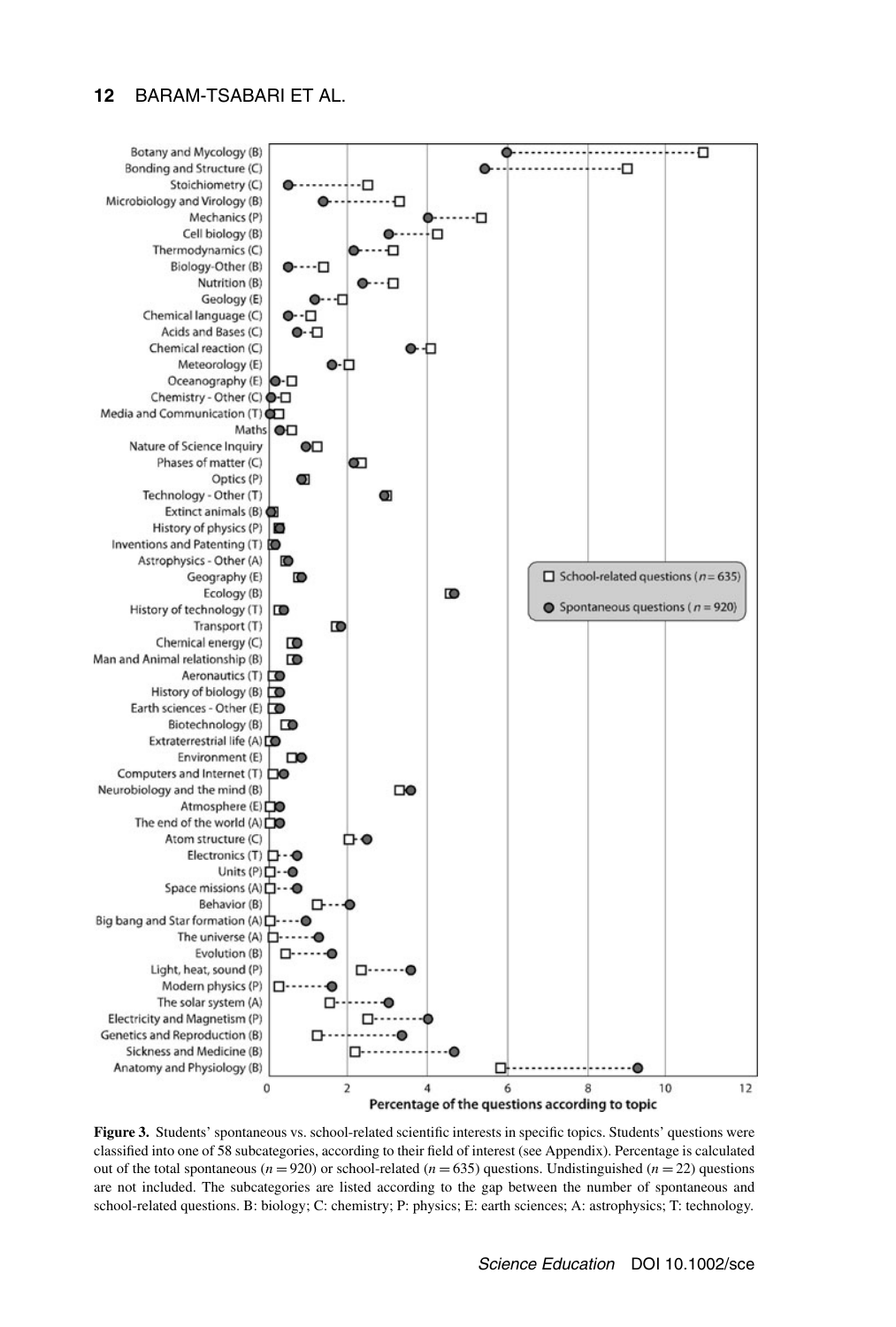A similar analysis conducted on the chemistry questions revealed that the most popular subcategories (e.g., "bonding and structure") were all school related. All of the astrophysics topics, on the other hand, were mostly spontaneous. Among earth science and technology topics, there were no major gaps between the number of school-related and spontaneous questions. Physics subcategories, however, appeared at both ends of the scale. "Mechanics" provoked more school-related questions than spontaneous ones, whereas "electricity and magnetism," "modern physics," and "light–heat–sound" were the source of authentic childish interest, yielding spontaneous questions.

#### **Cognitive Level of the Questions**

We subsequently analyzed the cognitive level of the questions submitted to the MadSci Network. The questions studied here were found to present higher order of requests for information than reported in the literature, using two separate classification schemes. Among the 920 spontaneous questions, 77% asked properties type of questions that mentioned only a single variable, whereas the remainder asked for comparisons or causal relationships between two variables, i.e., inquiries of a higher cognitive level. The order of information requested increased with age, as students in secondary school raised more comparison and causal relationship questions (25.3% among 7th–9th graders, 23.6% among 10th– 12th graders) compared to elementary school students (13.8%). In contrast, studies in high school biology classes have found that fewer than 6% of the students' questions deal with more than one variable (Brill & Yarden, 2003).

Moreover, among the 920 spontaneous questions, only 54% were general requests for information and questions of the factual type, 35.6% were explanatory, and 5.3% were methodological. Predictions and open-ended questions made up the remaining 5.1%. This picture of children's questions is far more encouraging than the one portrayed by studies conducted within science classes, which report that only 14% of the questions reflect curiosity, puzzlement, skepticism, or speculation, while all the rest are simple factual or procedural questions (Chin, Brown, & Bruce, 2002). These desirable traits characterized all of the spontaneous questions studied here.

#### **Gender-Related Findings**

**Gender Split.** Surprisingly, girls asked most of the questions in this study (56.4% overall). This female dominance was apparent in questions sent from the United States, Canada, and the United Kingdom, but not in those from other countries surveyed in this research. This female majority contradicts previous female-to-male ratios obtained from a scientific Internet site based in Italy (Falchetti, Caravita, & Sperduti, 2003), a UK-based science line (K. Mathieson, personal communication, April 2, 2004), and science and technology questions at an Israeli Web site (Baram-Tsabari & Yarden, 2005). Furthermore, females were previously shown to be less likely than males to use media that foster informal learning about science (National Science Foundation, 2000; Nisbet et al., 2002), and to take part in extracurricular science experiences (Greenfield, 1998). It was found that although boys have more formal and out-of-school experience using computers and the World Wide Web (Kafai & Sutton, 1999; Shashaani, 1994), more girls preferred this type of learning over traditional classroom-based science learning (Leong & Al-Hawamdeh, 1999).

Nevertheless, a significant decrease ( $p < 0.05$ ) in the number of American girls submitting science questions occurred during the transition from junior to senior high school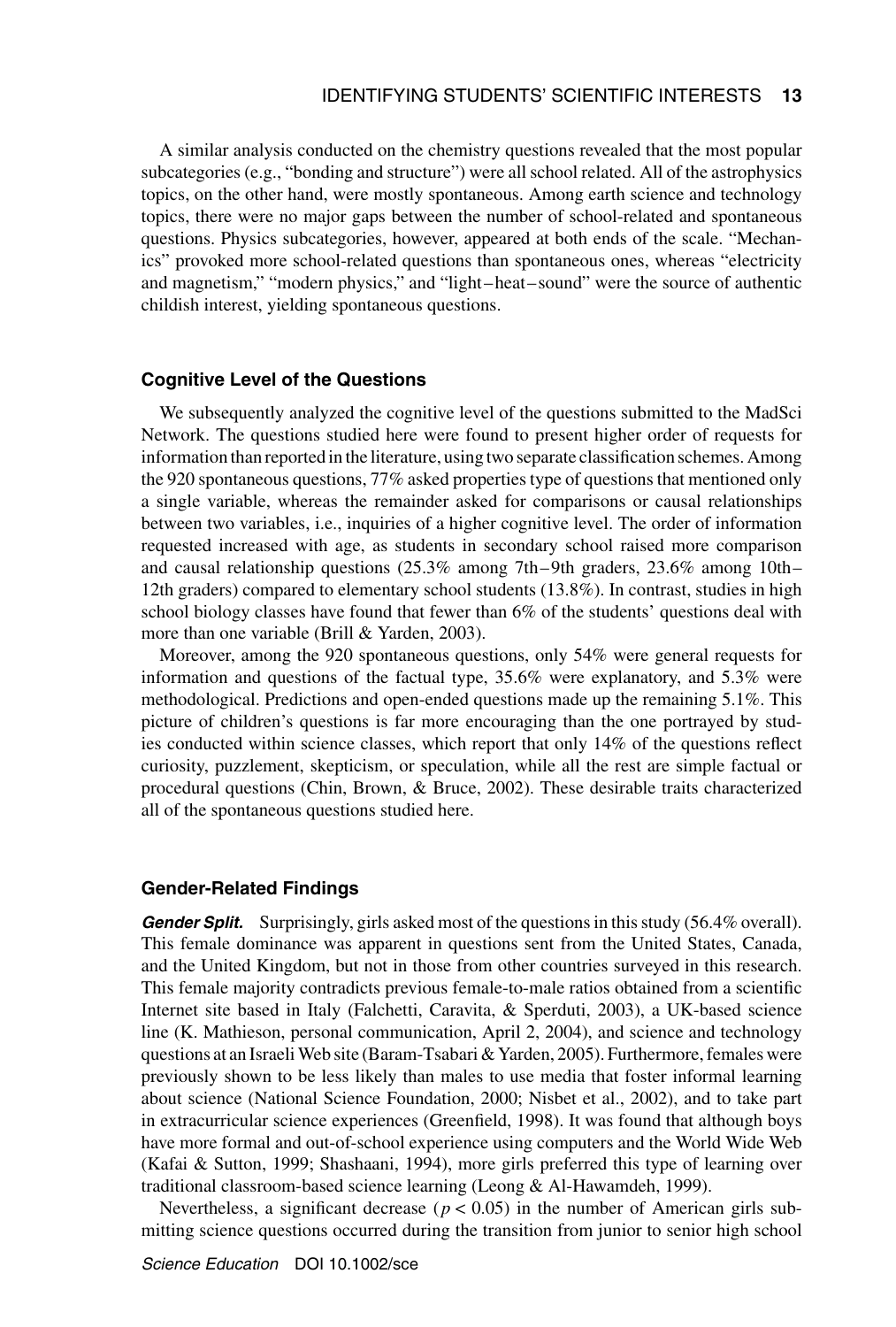

**Figure 4.** Percentage of American boys' and girls' questions among three age groups. The overall differences between the proportions of boys and girls in the different age groups are significant at *p <* 0.05. The different trends of girls' and boys' questioning behavior among the 7 – 9th and 10 – 12th grade groups are the reason for this significance according to a post-hoc test. The relative drop in the girls' number from the 7 – 9th to 10 – 12th grade groups was found to be significant at *p <* 0.05 and is marked with an asterisk.

(Figure 4). This finding mirrors previous research in which American girls' attitude to science was found to become increasingly negative with age (Kahle & Lakes, 1983), as well as studies carried out in Israel (Friedler & Tamir, 1990; Shemesh, 1990).

*Fields of Interest.* Consistent with previous studies (Dawson, 2000; Friedler & Tamir, 1990; Jones et al., 2000; Sjøberg, 2000; Stark & Gray, 1999; Zohar, 2003), the girls in our sample found physics to be significantly less interesting than the boys ( $p < 0.05$ ), whereas biology was of greater interest to girls than boys (*p <* 0.025). This polarized trend was apparent in both school-related and spontaneous questions, suggesting that girls and boys follow certain content-related stereotypic interests in both school and self-guided activities with respect to science education.

To refine our analysis, we compared girls' and boys' interests in the various subcategories of the fields of interest (Figure 5). The girls' preference for a biological context was apparent: among their top ten topics, eight belonged to the biological field of interest, one to chemistry, and one to astrophysics. Boys, on the other hand, had more diverse interests, with their top ten made up of four physics, two technology, two biology, one chemistry, and one astrophysics topic. This list of gender-related learning interests fits well with known stereotypic preferences for specific topics (Busch, 2005; Jenkins & Nelson, 2005; Jones et al., 2000; Sjøberg, 2000; Stark & Gray, 1999; Taber, 1991).

*Spontaneous Versus School-Related Motivation for Raising a Question.* Girls asked many more school-related questions than boys: 45.7% of the girls' questions were school related, compared with 36.5% of the boys. This trend might be explained by Simpson and Oliver's (1985) findings that American 6th- to 10th-grade females are significantly more motivated than boys to attain high achievements in science, although exhibiting less positive attitudes toward it.

We found no gender-related difference in the type or order of information requested.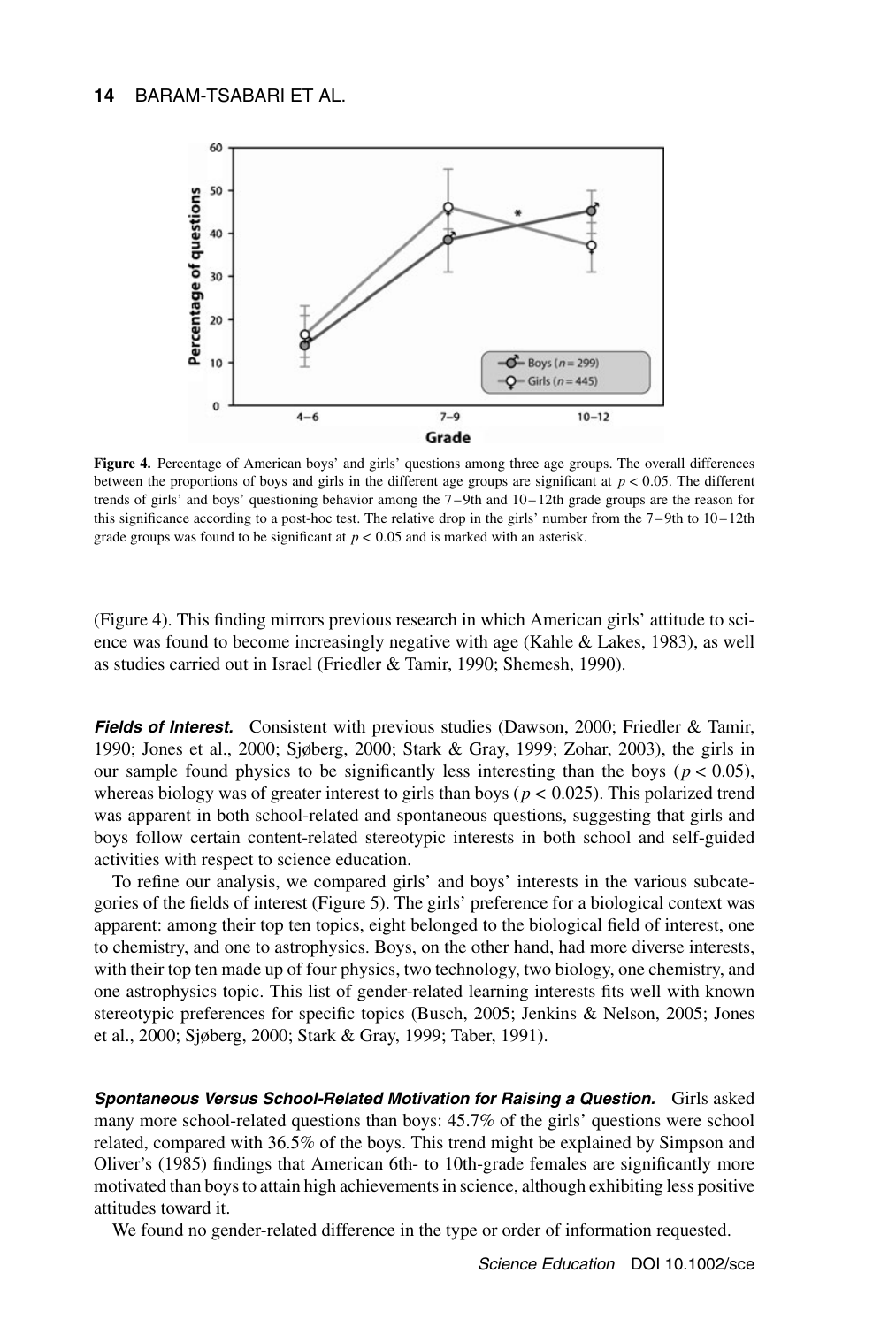

**Figure 5.** Boys' and girls' interest in various scientific topics. Students' questions were classified into one of 58 subcategories, according to their field of interest (see Appendix). Percentage is calculated out of the total girls'  $(n = 635)$  or boys'  $(n = 509)$  questions. Undistinguished  $(n = 22)$  questions are not included. The subcategories are listed according to the gap between the number of girls' and boys' generated questions. B: biology; C: chemistry; P: physics; E: earth sciences; A: astrophysics; T: technology.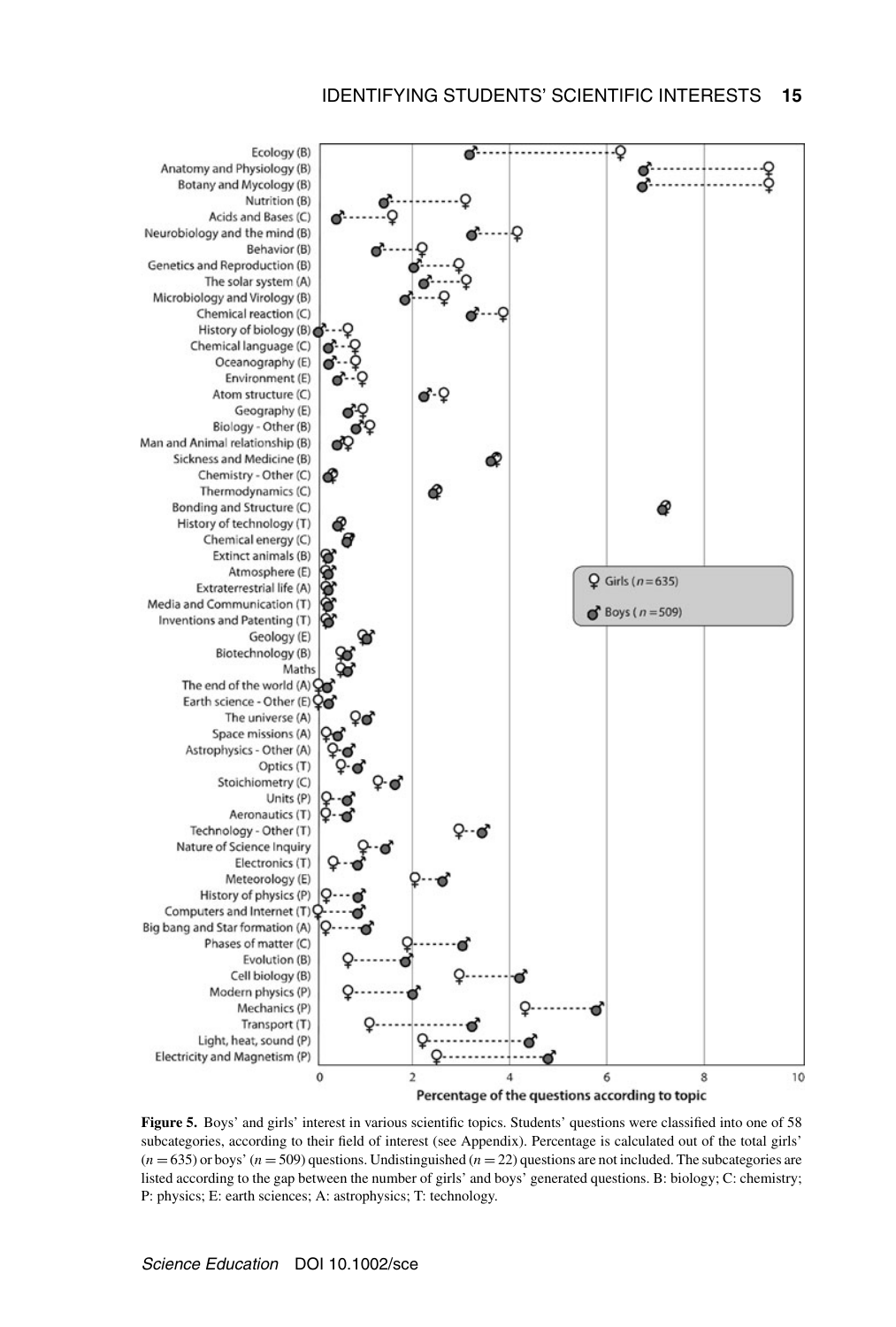#### **DISCUSSION**

The purpose of this study was to investigate students' interests in science using their selfgenerated questions. We argue that there is considerable promise in using students' selfgenerated and primarily spontaneous questions to enhance the attractiveness and relevance of science curricula. The methodology used here may provide a rapid and consistently upto-date way of assessing children's interests while avoiding adult-generated views. Some limitations of this methodology are discussed further on.

Some of our results confirmed and reinforced what is already known about children's interests, using a different data source and methodology. However, this study provides new insights into topic-specific differences between spontaneous and school-related interests in science; the higher cognitive level of children's questions in this sample compared to classroom settings; the dominance of female participants in a free-choice science-learning setting, and the females' tendency to ask more school-related questions than boys; and finally, the persistence of girls' and boys' stereotypic interests among both the spontaneous and school-related questions. The significance of these new insights is discussed further on.

An important observation of this study is the recurring inconsistency between students' spontaneous (intrinsically motivated) and school-related (extrinsically motivated) interests. There is evidence that intrinsic motivation can promote learning and achievement better than extrinsic motivation (Pintrich & Schunk, 2002). Therefore, it might prove pedagogically beneficial to respond to children's interests by incorporating into school science, topics which are of spontaneous interest to children, such as "the solar system," "modern physics," "evolution," and "the universe," which are currently underrepresented in many science curricula.

Our findings suggest that students can raise questions reflecting a high cognitive level on their own, but may feel less comfortable or encouraged to do so during science class. Another interpretation is that students may have more time to reflect and compose their questions in an online setting than during science class. It should be borne in mind, however, that the student population submitting questions to the MadSci Network may have a higher level of motivation to seek sources outside the classroom for science learning, thus providing a potential bias in our analyses.

The female dominance found among the MadSci responders suggests that online science education Web sites provide an attractive science-learning environment for girls. It is possible that the varying data between different countries highlight a dynamically changing landscape as girls gradually gain more access to the Internet and acquire the skills needed to use it to satisfy their scientific curiosity and obtain assistance with their science schoolwork. We anticipate that further investigation in this area will elucidate the benefits of online forums for science education in bringing equality to previously gender-biased areas of scientific interest. We cannot ignore, however, the sad fact that even in this seemingly attractive setting, the number of questions posed by American girls dropped upon their entering senior high school.

When basing new material on children's interests, it is important to pay attention to gender differences in preferences (Daiute, 1997). We found significant differences between girls' and boys' interests, with girls generally preferring biological topics. The two genders kept to their stereotypic fields of interest in both their school-related and spontaneous questions, hinting that the differences in interest described in the literature relating to school-science settings may also be relevant to free-choice settings.

However, there are also topics which appeal to both sexes, and arouse spontaneous interest as well. Therefore, it seems possible to teach scientific concepts and ideas in the context of topics which are not profoundly preferred by boys, but rather preferred by girls or equally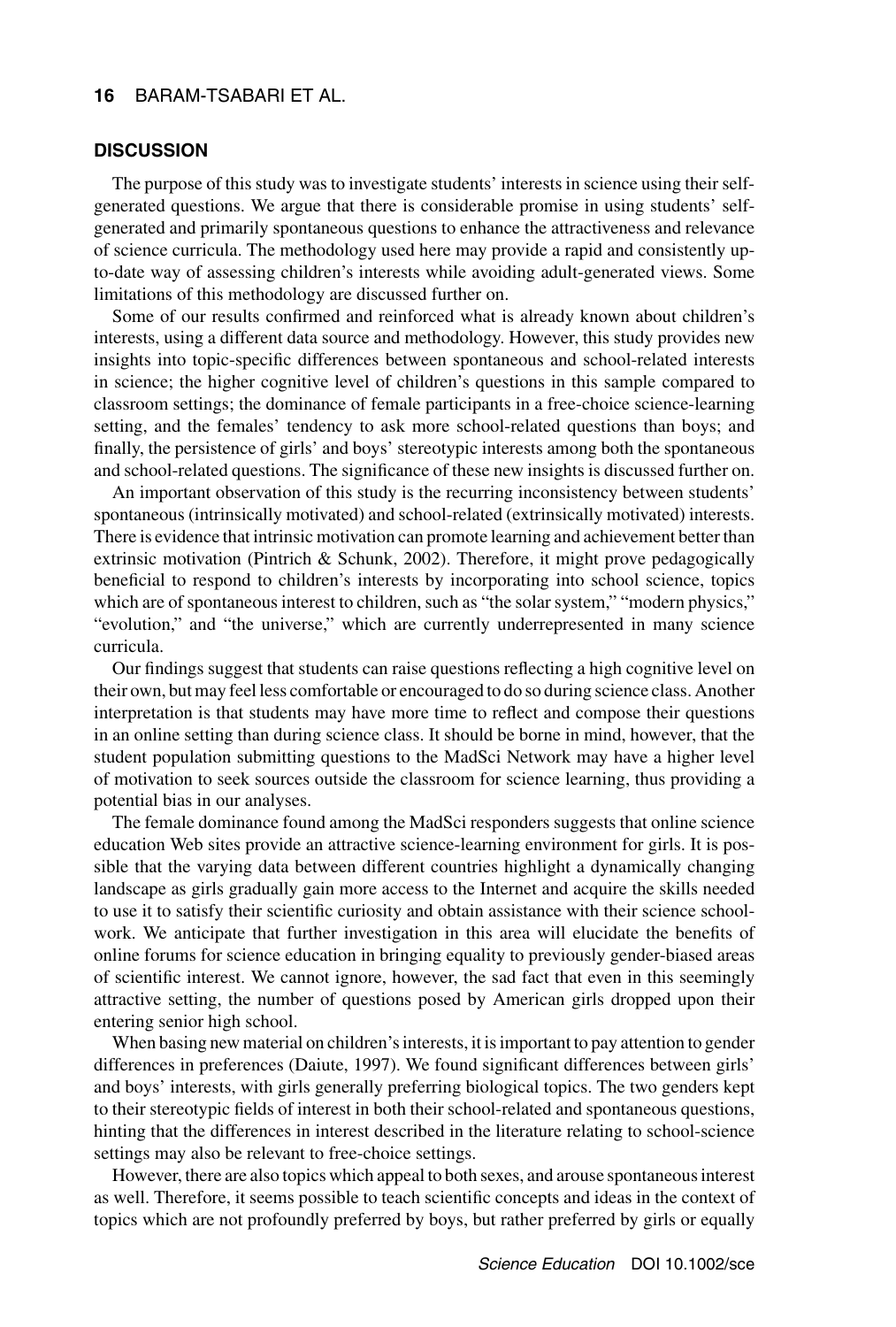attractive to both genders (Hoffmann & Haussler, 1998; Krapp, 2000; Sjøberg, 2000). Our study identified a few equally attractive topics, such as health issues, atom structure, and chemical bonding and structure, and a few science subjects which are very popular among girls, such as ecology, anatomy, botany, nutrition, and neurology. Using these topics as the context for science learning could prove beneficial in the process of mainstreaming science education.

### **Research Limitations**

Although the study described here sheds some light on what interest children, caution is needed in identifying implications for school science education. The self-selecting sample used in this research does not represent all children. It represents a group of children that might be more interested in science and have more access to resources than the child population as a whole. Students who are not motivated to learn science are not represented in this self-selecting sample at all. Other children that may be very interested in science but do not send questions are also not represented. Therefore, the opportunistic nature of the sample places some limitations on the validity of our results.

Another setback of this research lies within the criteria for coding school-related questions. Since only questions that explicitly stated a school-related motivation for seeking an answer were coded as "school related," it is very likely that some school-related questions were mistakenly coded as spontaneous ones. As a consequence, the difference between school-related and spontaneous interests might be somewhat different than what is reported here. Furthermore, all of our findings are based on observations and their interpretation. For ethical reasons, we could not ask our subjects to explain their true intention in raising the question, their aim or their motivation. All of these were inferred from the wording of the written text generated by the child. We might have misunderstood the askers' meaning in some cases, a problem that might be partially addressed in the future by interviewing children who send science questions to Ask-A-Scientist sites.

Other problems are independent of our specific research design, but are intrinsic to the agenda of the pupil's voice movement. What role should the pupil's voice play in determining curriculum content? Should we teach children what they wish to know now, or what they ought to know in order to become scientifically oriented citizens in the future? And even if we pay attention to children's interests, how can one be interested in something one does not know exists? It is evident from examining Figure 3 that most popular school-related topics yielded a relatively high number of spontaneous questions as well. Some of these questions were probably school-related questions in disguise, but surely not all of them. These children's intrinsic motivation to know might have been evoked by their formal or informal science education.

Finally, we are faced with the big question of trying to implement results gathered in a freechoice science-learning setting into formal schooling. Once those topics become compulsory in the classroom, will not they lose their free-choice appeal? All of these setbacks need to be addressed in the process of using students' individual interests in science education.

#### **Implications for Teachers**

Although individual interests have a significant effect on learning, their use in educational settings may be problematic. Catering to the personal interests of individuals in the classroom might be an extremely time- and effort-consuming task, especially if the classes are large (Hidi & Anderson, 1992). However, a few steps have already been taken down the path of incorporating students' interests into the science classroom. Gallas (1995) used her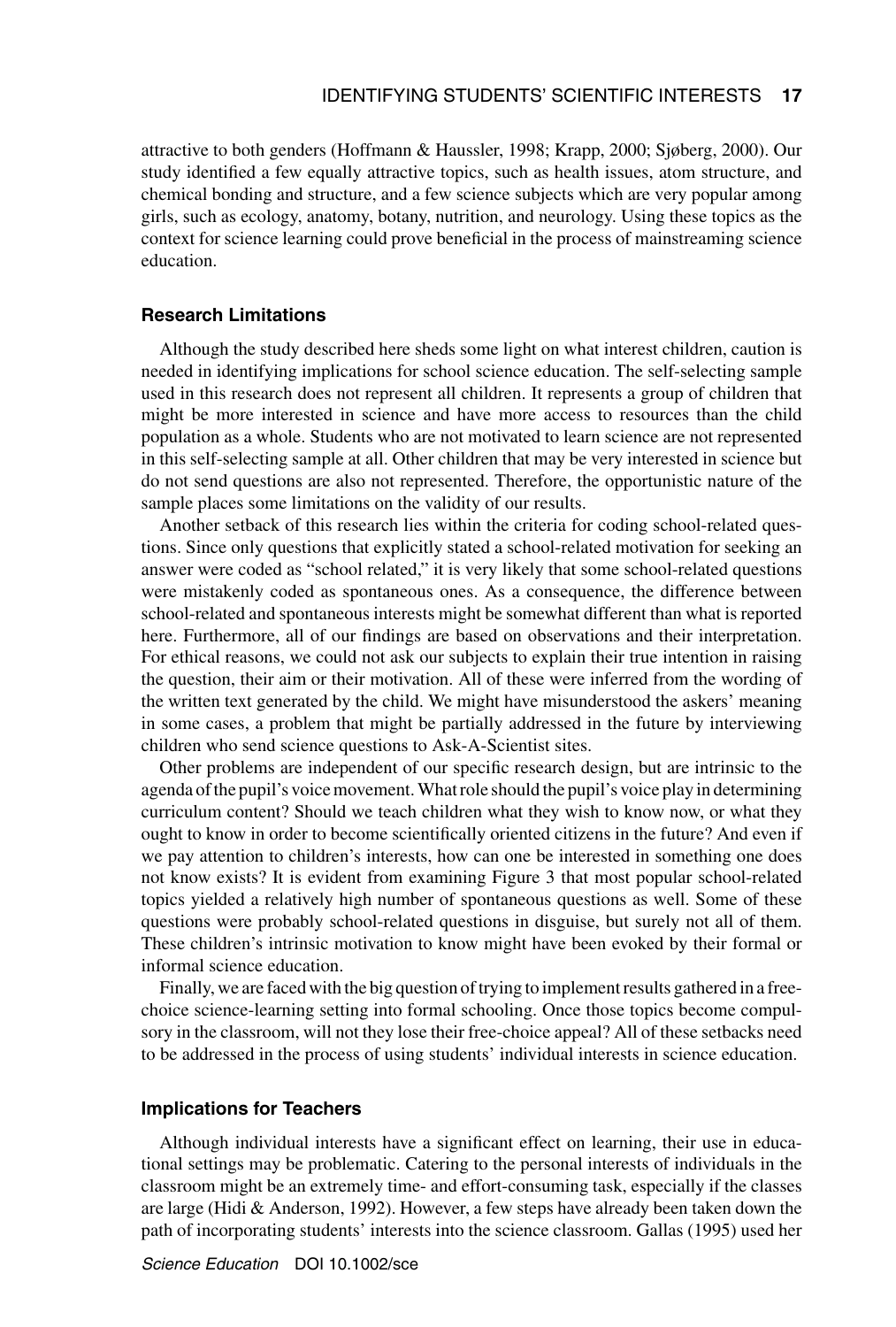students' questions to construct a curriculum which emerged from children's questions. But even this luxurious solution answered just a few of the children's questions, and in a very specific area. It is by no means obvious that it can be generalized to other areas of science education or indeed used to construct a national science curriculum.

Students' interests can provide a positive instruction tool within the standard science curriculum as well, since topics that fascinate children can be related to subject matter to provide a base for new knowledge. Daiute (1997, p. 329) instructs teachers on how to recognize and use those topics in the classroom:

Children tend to explore such [fascinating] issues through the details of specific events rather than to state explicitly that they are interested in "justice," "life and death," or "identity," so we need to be astute listeners to the underlying themes of children's talk. When such topics emerge as recurrent themes underlying children's conversations, it is the optimal time to explore such issues in relation to subject matter in your curriculum.

An expert teacher can use students' individual interests as opening points or triggers for the study of less popular subjects which are required by the curricula. There are also existing pedagogical tools that take into account student's interests, such as science fairs and project-based learning, which allow students to create their own research questions within a given topic (Ching, Kafai, & Marshall, 2000; Fallik, Eylon, & Rosenfeld, submitted).

Many of the Ask-A-Scientist sites have an archive, which usually presents a frequently asked questions (FAQs) section. Teachers may consider these repeated questions to be of general interest to children, and they can search the archive for children's questions on the subject they wish to teach, at the appropriate age level.

Another implication of this research would be to prompt science teachers to make more room for students' questions. Questions are an important part of the ongoing scientific research process and have an important educational role (Biddulph et al., 1986; Scardamalia & Bereiter, 1992). Our results indicate that students are able to pose science questions in informal settings, and it would be educationally beneficial if they would use this ability in classrooms as well.

#### **Implications for Curriculum Developers**

Adults construct the curriculum based on their notions of what appeals and is important to children, but Seiler (2001) argues that standards-based curricula will continue to fail in urban settings of poverty because they have not included the voice of the students. We believe that not only students from low social classes can benefit from a more student-centered type of curriculum. If curriculum relevance is to have any meaning, it cannot exclude the views of the students themselves (Jenkins & Nelson, 2005). Therefore, more emphasis should be placed on what students wish and ask to know while constructing the curriculum which serves them.

This might be achieved by choosing preferable contexts for teaching scientific concepts and ideas. School level "cell biology," for example, can be taught using examples of organisms from all kingdoms. Our results indicate that using a human context may prove to be less of a turn off.

### **Implications for Interest Researchers**

The methodology presented here may extend the context in which children's interests can be investigated. Children's science interests, as inferred from their questions to Web sites,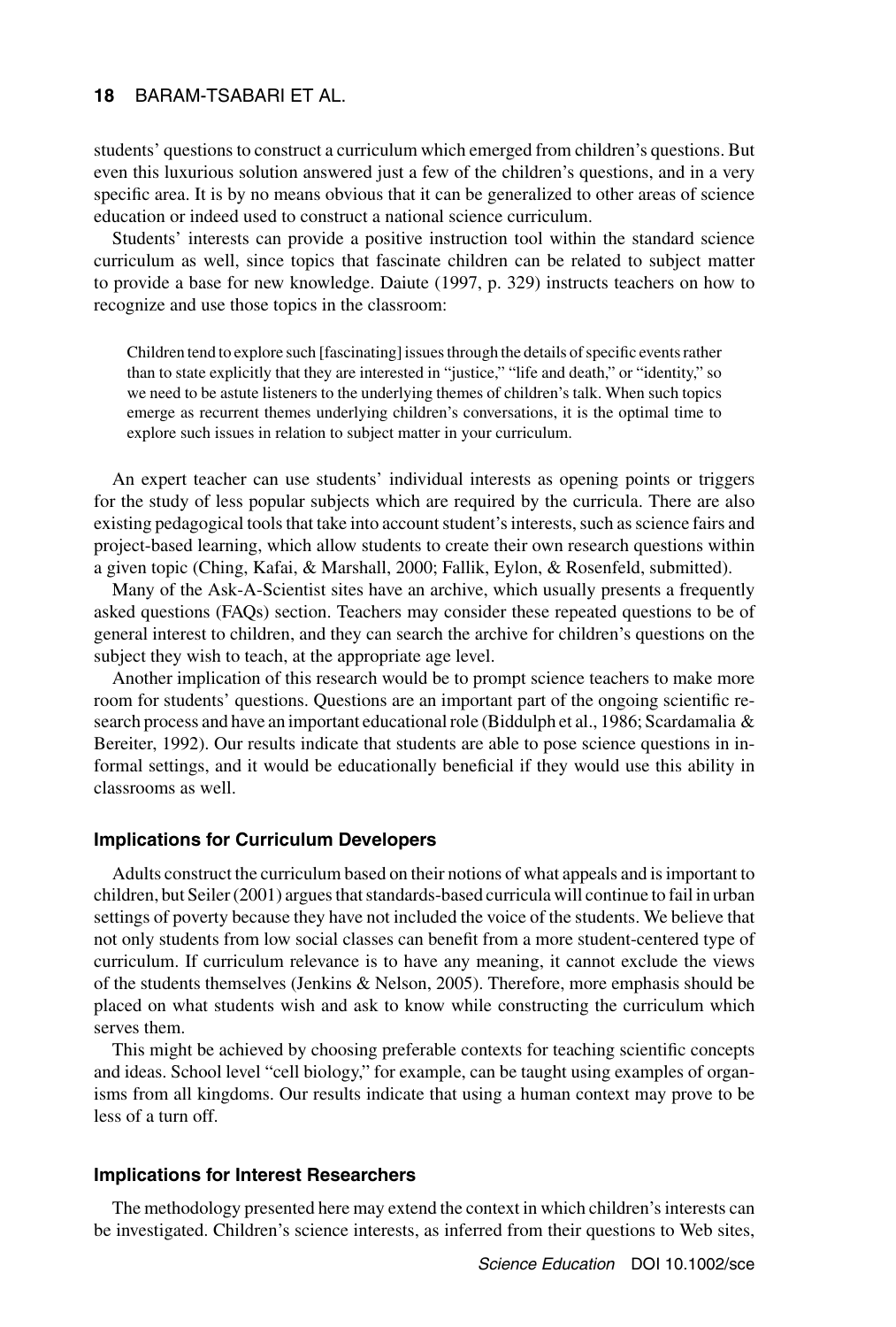could ultimately inform classroom science teaching. However, it seems that classifying the questions into 58 topics is not sufficient if we wish to use the power of students' interests in curriculum development. Subcategories such as "sickness and medicine" or "anatomy and physiology" might be too broad. We need to focus at a higher resolution, learning about students' interests in specific issues, species, illnesses, and technological breakthroughs in order to use them as "hooks" within the curriculum. This goal can only be achieved by using samples of tens of thousands, rather than thousands of questions. These data exist in the archives of many Ask-A-Scientist sites and can be used for such analyses, with the cooperation of the sites' operators. Such future cooperation between researchers and Ask-A-Scientist site operators could make the data gathered in them more valuable for interest research. For example, upon question submission, some questions might be added regarding the scientific basis for the question, its relation to school, and the motivation for raising it. These types of questions might also help the scientists who answer the questions.

This methodology can also be used to track the development and shift in interest in a specific field or topic, by using a few sites which cater to different age levels. Another option is to compare the science interests of children from different cultures, by using non-English language Ask-A-Scientist sites or by comparing questions from different countries in English-based sites, when this kind of data is available. Once a very large corpus of data is gathered from various databases, we believe that the power of clustering analysis can be used to unearth unexpected patterns of age, gender, and country-of-origin effects on the scientific interests, motivations, and cognitive levels of the questions. Finally, it is important to emphasize that all of the information regarding children's science interests can be used by informal science educators to make free-choice science-learning opportunities more engaging and attractive to children.

### **APPENDIX**

- Botany and mycology Meteorology<br>• Anatomy and physiology Geology
- Anatomy and physiology<br>• Ecology
- 
- Sickness and medicine<br>• Cell biology
- 
- Neurobiology and the mind<br>• Nutrition
- 
- $\bullet$  Genetics and reproduction
- Microbiology and virology<br>• Behavior
- 
- 
- 
- Man and animal relationship Big bang bang and starting starting in the star formation of Big band and Superior Start and Superior Start and Superior Start and Superior Start and Superior Start and Superior Start and Su
- Biotechnology Other
- History of biology<br>• Extinct animals
- 

#### **Biology Earth Sciences**

- 
- 
- 
- Geography<br>• Environment
- Oceanography<br>• Other
- 
- The end of the world<br>• Atmosphere
- 

# • Behavior **Astrophysics**<br>• Evolution **•** The solar

- Evolution The solar system<br>• Other The universe
	-
	- The universe<br>• Big bang and star formation
	-
	-
	- $\bullet$  Extra-terrestrial life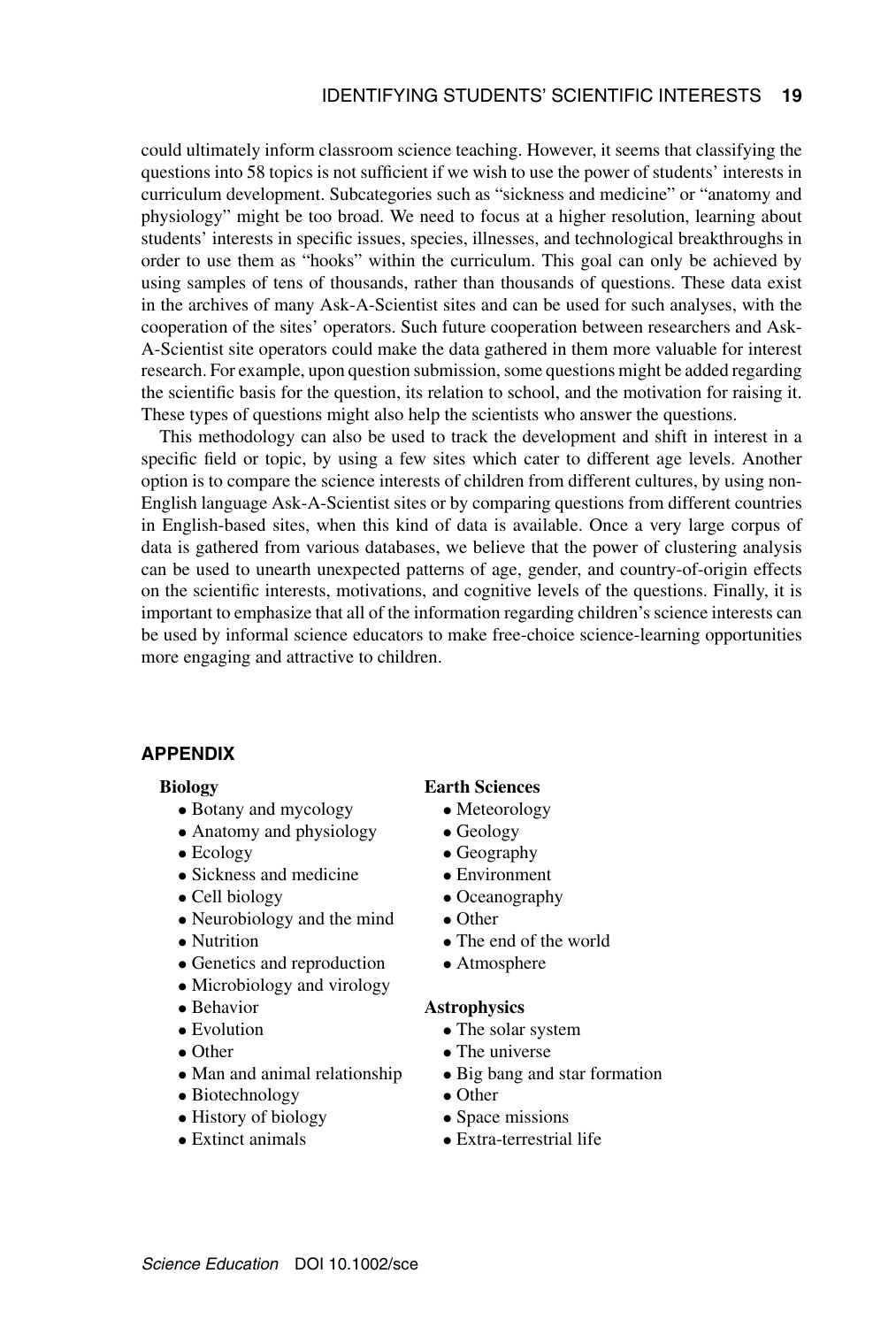- Mechanics
- Electricity and magnetisms **Technology**<br>• Light-heat-sound Other te
- 
- Modern physics<br>• Units
- 
- History of physics

- Bonding and structure<br>• Chemical reaction
- 
- 
- Atom structure
- Phases of matter **Math**
- Stoichiometry
- 
- Chemical language
- Chemical energy
- Other

#### **Physics** Nature of science inquiry

- Other technologies (low-tech)<br>• Transportation
- 
- 
- Optics<br>• Electronics
- History of technology
- **Chemistry** Computers and Internet<br>• Bonding and structure Aeronautics
	-
	- Chemical reaction Inventions and patenting<br>• Thermodynamics Media and communication
		- $\bullet$  Media and communication

#### • Acids and bases **Undistinguished**

The authors would like to thank Mrs. Yetty Varon for her expert statistical advice, Mrs. Rakefet Halevi for her valuable help in the coding of the questions, Professor Edgar Jenkins, Dr. Gilat Brill, Mrs. Hadas Gelbart, the editor, and the three anonymous reviewers for their helpful comments on an earlier version of this manuscript.

# **REFERENCES**

American Association for the Advancement of Science. (1993). Benchmarks for science literacy. New York: Oxford University Press.

Baram-Tsabari, A., & Yarden, A. (2005). Characterizing children's spontaneous interests in science and technology. International Journal of Science Education, 27(7), 803– 826.

Biddulph, F., Symington, D., & Osborne, J. (1986). The place of children's questions in primary science education. Research in Science & Technological Education, 4(1), 77 – 88.

Bilal, D. (2004). Research on children's information seeking on the Web. In M. K. Chelton & C. Cool (Eds.), Youth information-seeking behavior: Theories, models, and issues (pp. 271– 291). Lanham, MD: The Scarecrow Press.

Biological Sciences Curriculum Study (1993). Developing biological literacy: A guide to developing secondary and post-secondary biology curricula (B. S. C. Study, Trans.). Dubuque, IA: Kendall/Hunt Publishing Company.

Bloom, B. S., Engelhart, M. D., Furst, E. J., Hill, W. H., & Krathwohl, D. R. (1956). Taxonomy of educational objectives: The classification of educational goals (19th ed., Vol. 1). New York: David McKay.

Blumenfeld, P., Soloway, E., Marx, R. W., Krajcik, J. S., Guzdial, M., & Palincsar, A. (1991). Motivating projectbased learning: Sustaining the doing, supporting the learning. Educational Psychologist, 26, 369– 398.

- Brem, S. K., & Boyes, A. J. (2000). Using critical thinking to conduct effective searches of online resources. Practical Assessment, Research & Evaluation, 7(7), retrieved February 13, 2006, from http://pareonline.net/getvn.asp?v =  $2007& n = 2007$ .
- Brill, G., & Yarden, A. (2003). Learning biology through research papers: A stimulus for question-asking by high-school students. Cell Biology Education, 2, 266-274.

Burke, C., & Grosvenor, I. (2003). The school I'd like: Children and young people's reflections on an education for the 21st century. London: RoutledgeFalmer.

Busch, H. (2005). Is science education relevant? Europhysics News, September/October, 162– 167.

- Chin, C., Brown, D. E., & Bruce, B. C. (2002). Student-generated questions: A meaningful aspect of learning in science. International Journal of Science Education, 24(5), 521–549.
- Chin, C., & Chia, L.-G. (2004). Problem-based learning: Using students' questions to drive knowledge construction. Science Education, 88, 707-727.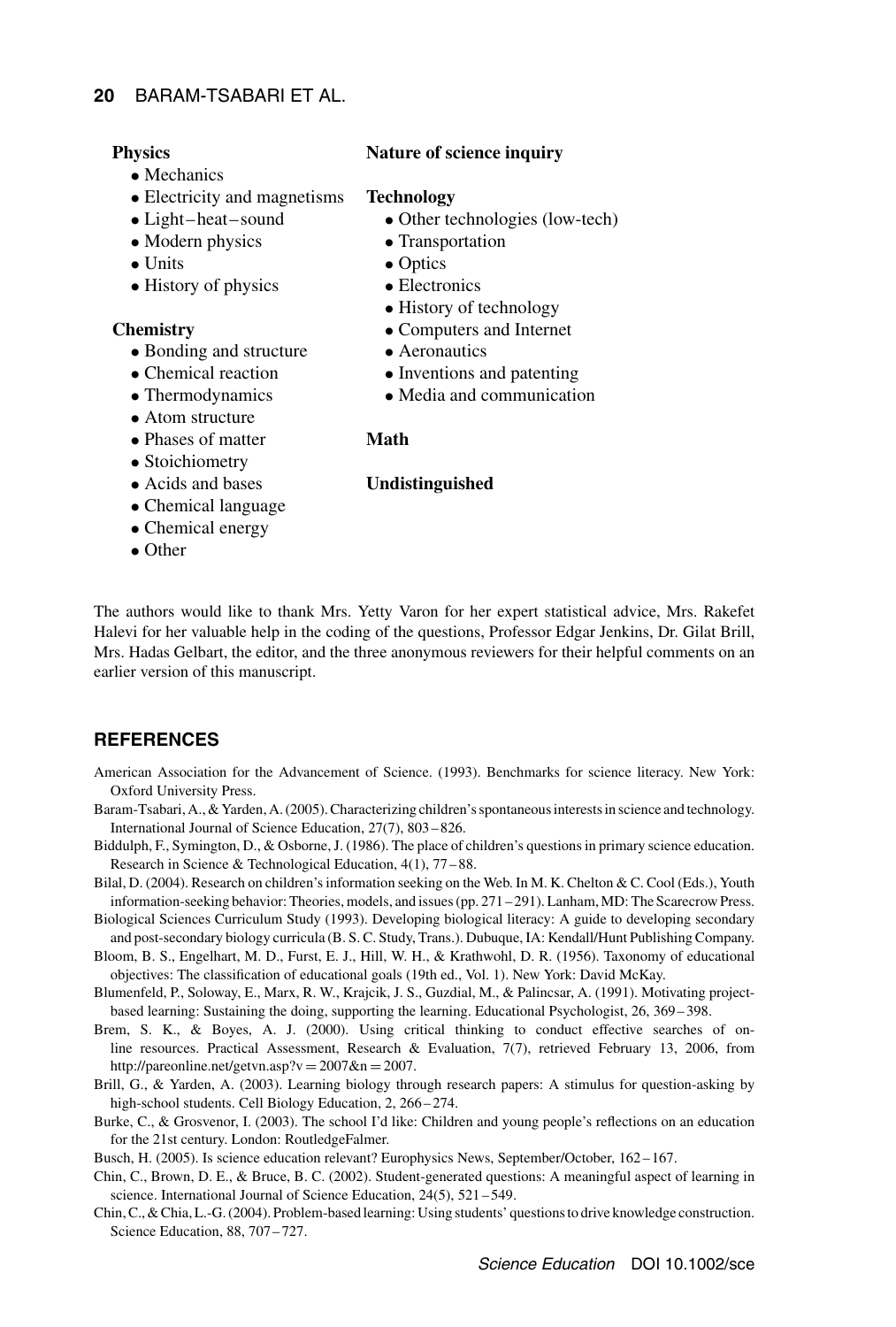- Ching, C. C., Kafai, Y. B., & Marshall, S. K. (2000). Spaces for change: Gender and technology access in collaborative software design. Journal of Science Education and Technology,  $9(1)$ ,  $67-78$ .
- Csikszentmihalyi, M., & Hermanson, K. (1995). Intrinsic motivation in museums: Why does one want to learn? In J. H. Falk & L. D. Dierking (Eds.), Public institutions for personal learning: Establishing a research agenda (pp. 67 – 77). Washington, DC: American Association of Museums.
- Daiute, C. (1997). Youth genre in the classroom: Can children's and teachers' cultures meet? In J. Flood, S. B. Heath, & D. Lapp (Eds.), Handbook of research on teaching literacy through the communicative and visual arts (pp. 323– 333). Mahwah, NJ: Erlbaum.
- Dawson, C. (2000). Upper primary boys' and girls' interests in science: Have they changed since 1980? International Journal of Science Education, 22(6), 557– 570.
- Deci, E. L. (1992). The relation of interest to the motivation of behavior: A self-determination theory perspective. In K. A. Renninger, S. Hidi, & A. Krapp (Eds.), The role of interest in learning and development (pp. 43–70). Hillsdale, NJ: Lawrence Erlbaum Associates.
- Dillon, J. T. (1984). The classification of research questions. Review of Educational Research, 54(3), 327– 361.
- Dillon, J. T. (1988). The remedial status of student questioning. Journal of Curriculum Studies, 20(3), 197-210. Dori, Y. J., & Herscovitz, O. (1999). Question-posing capability as an alternative evaluation method: Analysis of
- an environmental case study. Journal of Research in Science Teaching, 36(4), 411– 430. Economic and Social Research Council. (2004). ESRC network project: Consulting pupils about teaching and learning. Available at: http://www.consultingpupils.co.uk/ [accessed on June 14, 2004].
- Falchetti, E., Caravita, S., & Sperduti, A. (2003). What lay people want to know from scientists: An analysis of the data base of "scienzaonline." Paper presented at the 4th ESERA Conference, Noordwijkerhout, The Netherlands.
- Falk, J. H., & Dierking, L. D. (2002). Lessons without limit: how free-choice learning is transforming education. Walnut Creek, CA: Rowman & Littlefield.
- Fallik, O., Eylon, B.-S., & Rosenfeld, S. (submitted). Motivating teachers to enact free-choice PBL in science and technology (PBLSAT): Effects of a professional development model.
- Fidel, R., Davies, R. K., Douglass, M. H., Holder, J. K., Hopkins, C. J., Kushner, E. J., Miyagishima, B. K., & Toney, C. D. (1999). A visit to the information mall: Web searching behavior of high school students. Journal of the American Society for Information Science, 50(1), 24 – 37.
- Friedler, Y., & Tamir, P. (1990). Sex differences in science education in Israel: An analysis of 15 years of research. Research in Science and Technological Education, 8(1), 21 – 34.
- Gallas, K. (1995). Talking their way into science: Hearing children's questions and theories, responding with curricula. New York: Teachers College Press.
- Gardner, P. L. (1975). Attitudes to science: A review. Studies in Science Education, 2, 1 41.
- Gardner, P. L. (1998). The development of males' and females' interests in science and technology. In L. Hoffmann, A. K. Krapp, A. Renninger, & J. Baumert (Eds.), Seeon conference on interest and gender (pp. 41 – 57). Kiel, Germany: IPN.
- Gardner, P. L., Penna, C., & Brass, K. (1996). Technology education in the post-compulsory years. In P. J. Fensham (Ed.), Science and technology education in the post compulsory years (pp. 140– 192). Melbourne: ACER.
- Graesser, A. C., Person, N., & Huber, J. (1992). Mechanisms that generate questions. In T. W. Lauer, E. Peacock, & A. C. Graesser (Eds.), Questions and information systems (pp. 167– 187). Hillsdale, NJ: Lawrence Erlbaum.
- Graesser, A. C., & Person, N. K. (1994). Question asking during tutoring. American Educational Research Journal, 31(1), 104– 137.
- Greenfield, T. A. (1998). Gender- and grade-level differences in science interest and participation. Science Education, 81(3), 259-276.
- Gross, M. (2001). Imposed information seeking in public libraries and school library media centres: A common behaviour? Information Research, 6(2). Available at: http://InformationR.net/ir/6-2/paper100.html.
- Hidi, S., & Anderson, V. (1992). Situational interest and its impact on reading and expository writing. In K. A. Renninger, S. Hidi, & A. Krapp (Eds.), The role of interest in learning and development (pp. 215–238). Hillsdale, NJ: Lawrence Erlbaum.
- Hirsh, S. G. (1999). Children's relevance criteria and information seeking on electronic resources. Journal of the American Society for Information Science, 50(14), 1265–1283.
- Hoffman, J. L., & Krajcik, J. S. (1999). Assessing the nature of learners' science content understandings as a result of utilizing on-line resources. Paper presented at the National Association for Research in Science Teaching, Boston, MA.
- Hoffmann, L., & Haussler, P. (1998). An intervention project promoting girls; and boys' interest in physics. In L. Hoffmann, A. K. Krapp, A. Renninger, & J. Baumert (Eds.), Seeon conference on interest and gender (pp. 301– 316). Kiel, Germany: IPN.
- Janes, J., Hill, C., & Rolfe, A. (2001). Ask-an-expert services analysis. Journal of the American Society for Information Science and Technology, 52(13), 1106– 1121.

*Science Education* DOI 10.1002/sce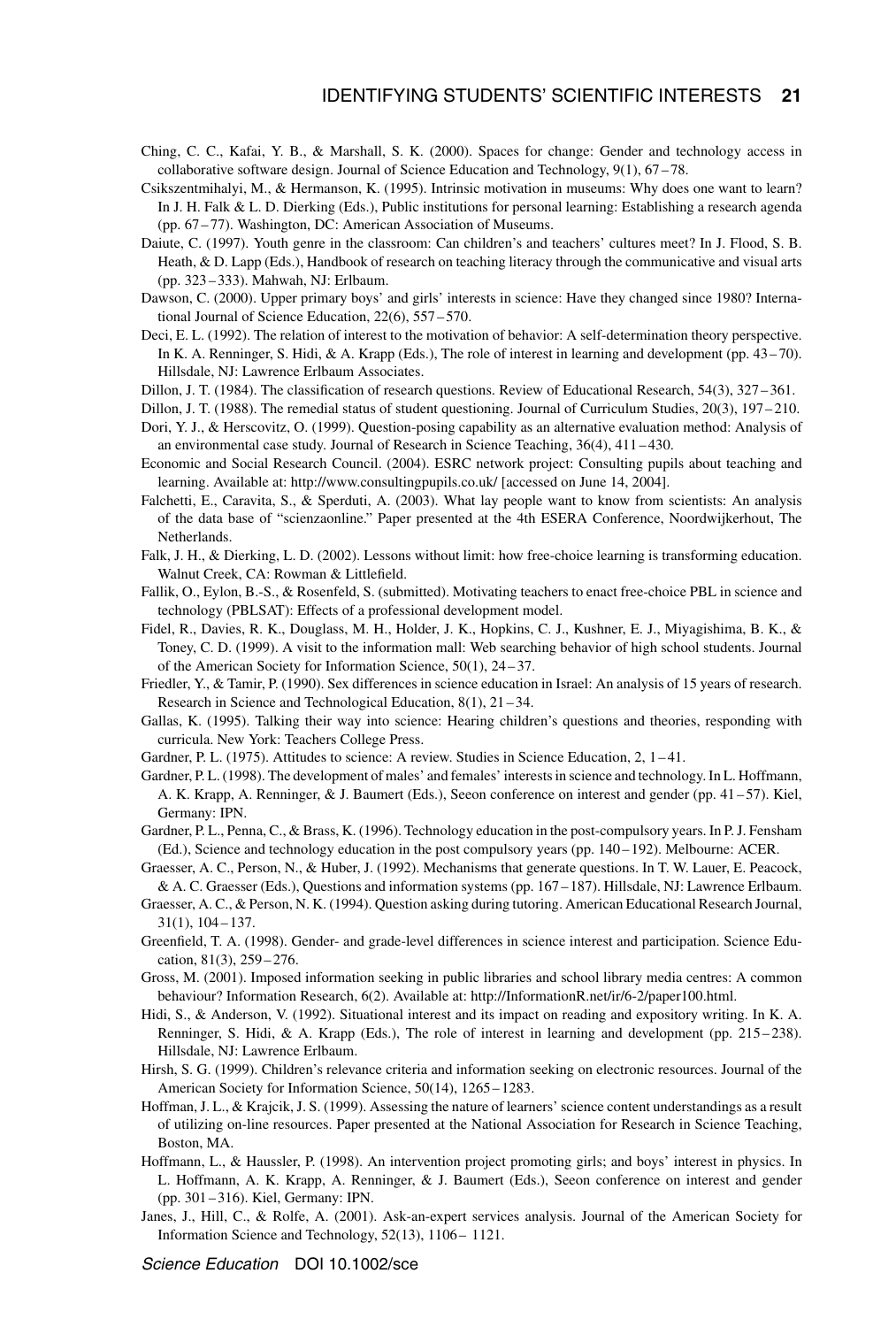- Jenkins, E. W., & Nelson, N. W. (2005). Important but not for me: Students' attitudes towards secondary school science in England. Research in Science & Technological Education, 23(1), 41–57.
- Jones, G. M., Howe, A., & Rua, M. J. (2000). Gender differences in students' experiences, interests, and attitudes toward science and scientists. Science Education, 84(2), 180– 192.
- Kafai, Y. B., & Sutton, S. (1999). Elementary school students' computer and Internet use at home: Current trends and issues. Journal of Educational Computing Research, 21(3), 345– 362.
- Kahle, J. B., & Lakes, M. K. (1983). The myth of equality in science classrooms. Journal of Research in Science Teaching, 20(2), 131– 140.
- Keating, T., MaKinster, J., Mills, J., & Nowak, J. (1999). Characterization and analysis of a science curricular resource on the World Wide Web: The cyber history of Bernoulli's principle (CRTL Technical Report 10-99). Bloomington, IN: Indiana University.
- Krapp, A. (2000). Interest and human development during adolescence: An educational-psychological approach. In J. Heckhausen (Ed.), Motivational psychology of human development (pp. 109– 128). London: Elsevier.
- Krapp, A. (2002). An educational-psychological theory of interest and its relation to SDT. In E. L. Deci & R. M. Ryan (Eds.), Handbook of self-determination research (pp. 405– 426). Rochester, NY: University of Rochester.
- Lankes, R. D. (1999). Ask-A's lesson learned from K-12 digital reference services. Reference & User Services Quarterly, 38(1), 63 – 71.
- Leong, S. C., & Al-Hawamdeh, S. (1999). Gender and learning attitudes in using Web-based science lessons. Information Research, 5(1). Available at: http://informationr.net/ir/5-1/paper66.html.
- Lloyd-Smith, M., & Tarr, J. (2000). Researching children's perspectives: A sociological dimension. In A. Lewis & G. Lindsay (Eds.), Researching children's perspectives (pp. 59 – 70). Buckingham, UK: Open University Press.
- Lumpe, A. T., & Bulter, K. (2002). The information seeking strategies of high school science students. Research in Science Education, 32, 549– 566.
- MaKinster, J., Beghetto, R., & Plucker, J. (2002). Why can't I find Newton's third law? Case studies of students' use of the Web as a science resource. Journal of Science Education and Technology, 11(2), 155– 172.
- Marascuilo, L. A., & McSweeney, M. (1977). Nonparametric and distribution-free methods for the social sciences. Monterey, CA: Brooks/Cole.
- Marbach-Ad, G., & Sokolove, P. G. (2000). Can undergraduate biology students learn to ask higher level questions? Journal of Research in Science Teaching, 37(8), 854– 870.
- Millar, R., & Osborne, J. (1998). Beyond 2000: Science education for the future. London: King's College.
- Mirta, D. L. (2004). The significance of students: Can increasing "student voice" in schools lead to gains in youth development? Teachers College Record, 106(4), 651–688.
- Murray, I., & Reiss, M. (2005). The student review of the science curriculum. School Science Review, 87(318), 83 – 93.
- Na-Demo-Ya. (2002). English name gender finder. NaDemoYa ePublishing. Available at: http://epublishing.nademoya.biz/japan/names in english.php?nid=A [accessed on April 20, 2005].
- National Center for Education Statistics. (2005). Internet access in U.S. public schools and classrooms: 1994– 2003. Washington, DC: U.S. Department of Education.
- National Research Council. (1996). National Science Education Standards. Washington, DC: National Academy Press.
- National Science Foundation. (2000). Science and engineering indicators 2000. Available at: http://www.nsf.gov/sbe/srs/seind00/start.htm [accessed on June 6, 2004].
- Nisbet, M. C., Scheufele, D. A., Shanahan, J., Moy, P., Brossard, D., & Lewenstein, B. V. (2002). Knowledge, reservations, or promise? A media effect model for public perceptions of science and technology. Communication Research, 29(5), 584– 608.
- Osborne, J., & Collins, S. (2000). Pupils' and parents' views of the school science curriculum. London: King's College.
- Osborne, J., & Collins, S. (2001). Pupils' views of the role and value of the science curriculum: A focus group study. International Journal of Science Education, 23(5), 441– 467.
- Parslow, G. R., & Wood, E. J. (1998). Miscellaneous bytes. Biochemical Education, 26, 224–227.
- Pedrosa de Jesus, H., Teixeira-Dias, J. J. C., & Watts, M. (2003). Questions of chemistry. International Journal of Science Education, 25(8), 1015– 1034.
- Pintrich, P. R., & Schunk, D. H. (2002). Motivation in education: Theory, research, and applications (2nd ed.). Upper Saddle River, NJ: Merrill.
- Pomerantz, J., Nicholson, S., Belanger, Y., & Lankes, R. D. (2004). The current state of digital reference: Validation of a general digital reference model through a survey of digital reference services. Information Processing & Management, 40(2), 347– 363.
- Prenzel, M. (1998). Interest research concerning the upper secondary level, college, and vocational education: An overview. In L. Hoffmann, A. K. Krapp, A. Renninger, & J. Baumert (Eds.), Seeon conference on interest and gender (pp. 355– 366). Kiel, Germany: IPN.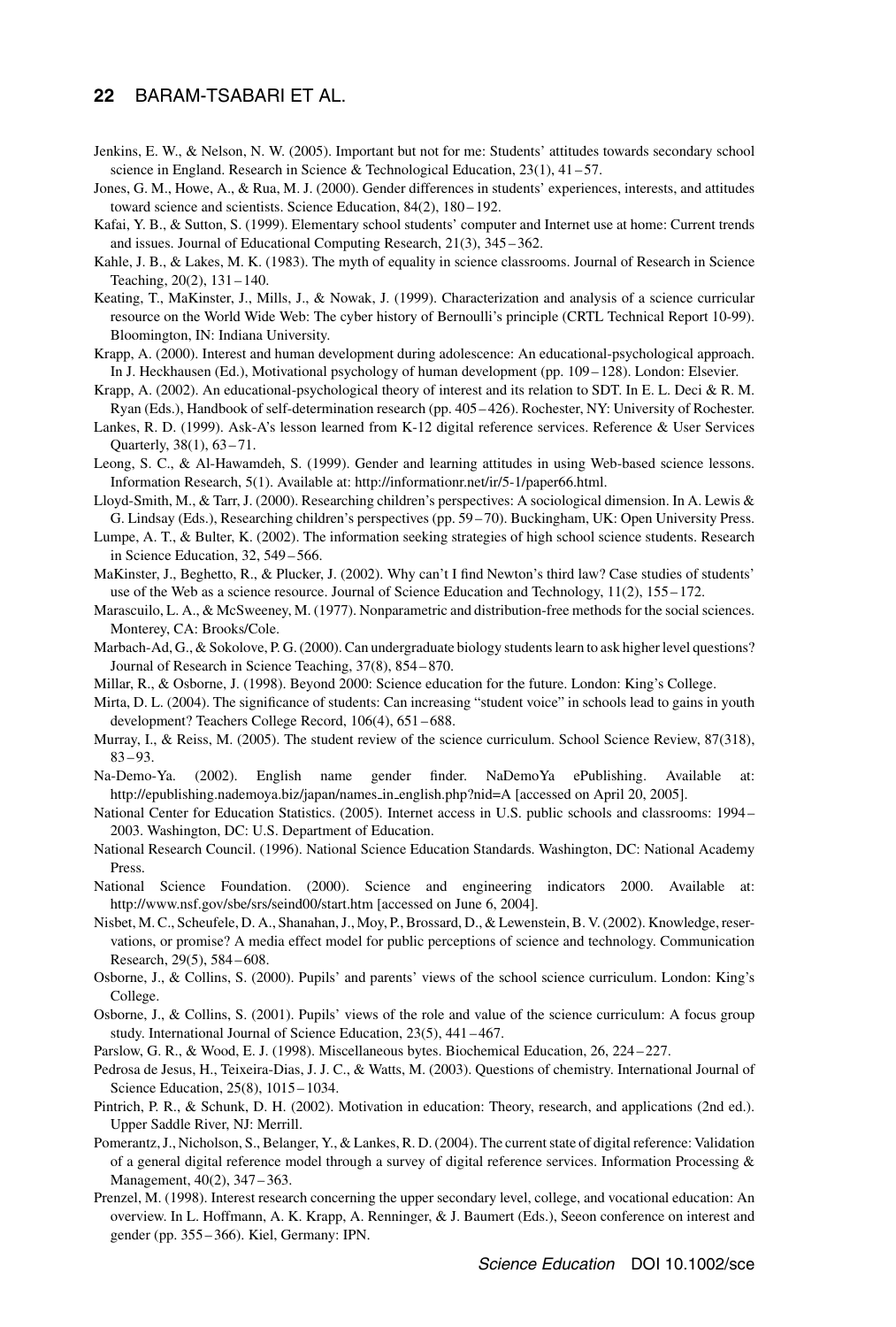- Qualter, A. (1993). I would like to know more about that: A study of the interest shown by girls and boys in scientific topics. International Journal of Science Education, 15(3), 307–317.
- Rop, C. J. (2003). Spontaneous inquiry questions in high school chemistry classrooms: Perceptions of a group of motivated learners. International Journal of Science Education, 25(1), 13 – 33.
- Rudduck, J., & Flutter, J. (2000). Pupil participation and pupil perspective: "Carving a new order of experience." Cambridge Journal of Education, 30(1), 75 – 89.
- Ryan, R. M., & Deci, E. L. (2000). Intrinsic and extrinsic motivations: Classic definitions and new directions. Contemporary Educational Psychology, 25(1), 54-67.
- Ryder, J., Leach, J., & Driver, R. (1999). Undergraduate science students' images of science. Journal of Research in Science Teaching,  $36(2)$ ,  $201-219$ .
- Scardamalia, M., & Bereiter, C. (1992). Text-based and knowledge-based questioning by children. Cognition and Instruction, 9(3), 177– 199.
- Schacter, J., Chung, G. K. W. K., & Dorr, A. E. (1998). Children's Internet searching on complex problems: Performance and process analyses. Journal of the American Society for Information Science, 49(9), 840– 849.
- Schiefele, U. (1998). Individual interest and learning—What we know and what we don't know. In L. Hoffmann, A. K. Krapp, A. Renninger, & J. Baumert (Eds.), Proceedings of the Seeon conference on interest and gender (pp. 91 – 104). Kiel, Germany: IPN.
- Schiefele, U., Krapp, A., & Winteler, A. (1992). Interest as a predictor of academic achievement: A meta-analysis of research. In K. A. Renninger, S. Hidi, & A. Krapp (Eds.), The role of interest in learning and development (pp. 183– 212). Hillsdale, NJ: Lawrence Erlbaum.
- Seiler, G. (2001). Reversing the "standard" direction: Science emerging from the lives of African American students. Journal of Research in Science Teaching, 38(9), 1000– 1014.
- Shashaani, L. (1994). Gender-differences in computer experience and its influence on computer attitudes. Journal of Educational Computing Research, 11(4), 347– 367.
- Shemesh, M. (1990). Gender-related differences in reasoning skills and learning interests of junior high school students. Journal of Research in Science Teaching, 27(1), 27 – 34.
- Shepardson, D. P., & Pizzini, E. L. (1991). Questioning levels of junior high school science textbooks and their implications for learning textual information. Science Education, 75(6), 673– 682.
- Simpson, R. D., & Oliver, J. S. (1985). Attitude toward science and achievement motivation profiles of male and female science students in grades six through ten. Science Education, 69(4), 511-526.
- Sjøberg, S. (2000). Science and scientists: The SAS study. University of Oslo. Available at: http://folk.uio.no/sveinsj/SASweb.htm [accessed on April 23, 2004].
- Sjøberg, S., & Schreiner, C. (2002). ROSE handbook: Introduction, guidelines and underlying ideas. University of Oslo. Available at: http://folk.uio.no/sveinsj/ROSE%20handbook.htm [accessed on March 11, 2004].
- Stark, R., & Gray, D. (1999). Gender preferences in learning science. International Journal of Science Education,  $21(6)$ , 633-643.
- Taber, K. S. (1991). Gender differences in science preferences on starting secondary school. Research in Science & Technological Education, 9(2), 245– 251.
- Tamir, P., & Gardner, P. L. (1989). The structure of interest in high school biology. Research in Science & Technological Education, 7(2), 113– 140.
- The National Commission on Mathematics and Science Teaching for the 21st Century. (2000). Before it's too late: A report to the nation. Washington, DC: U.S. Department of Education.
- Vallerand, R. J., Pelletier, L. G., Blais, M. R., Briere, N. M., Senecal, C., & Vallieres, E. F. (1992). The Academic Motivation Scale: A measure of intrinsic, extrinsic, and amotivation in education. Educational and Psychological Measurement, 52, 1003– 1017.
- Wallace, R. M., Kupperman, J., Krajcik, J., & Soloway, E. (2000). Science on the Web: Students online in a sixth-grade classroom. Journal of the Learning Sciences, 9(1), 75 – 104.
- Walter, C., & Westbrook, V. (2001). Supporting systemic school science education reform in partnership with free-choice science learning: A Texas case study. In J. H. Falk (Ed.), Free-choice science education: How we learn science outside of school (pp. 174– 185). New York: Teachers College Press.
- Watson, J. S. (2004). "If you don't have it, you can't find it": A close look at students' perceptions of using technology. In M. K. Chelton & C. Cool (Eds.), Youth information-seeking behavior: Theories, models, and issues (pp. 145– 180). Lanham, MD: The Scarecrow Press.
- Watts, M., Gould, G., & Alsop, S. (1997). Questions of understanding: Categorising pupils' questions in science. School Science Review, 79(286), 57 – 63.
- Weigold, M. F., & Treise, D. (2004). Attracting teen surfers to science Web sites. Public Understanding of Science, 13(3), 229– 248.
- White, M. D. (1999). Analyzing electronic question/answer services: Framework and evaluations of selected services. CLIS Technical Report no. 99-02.